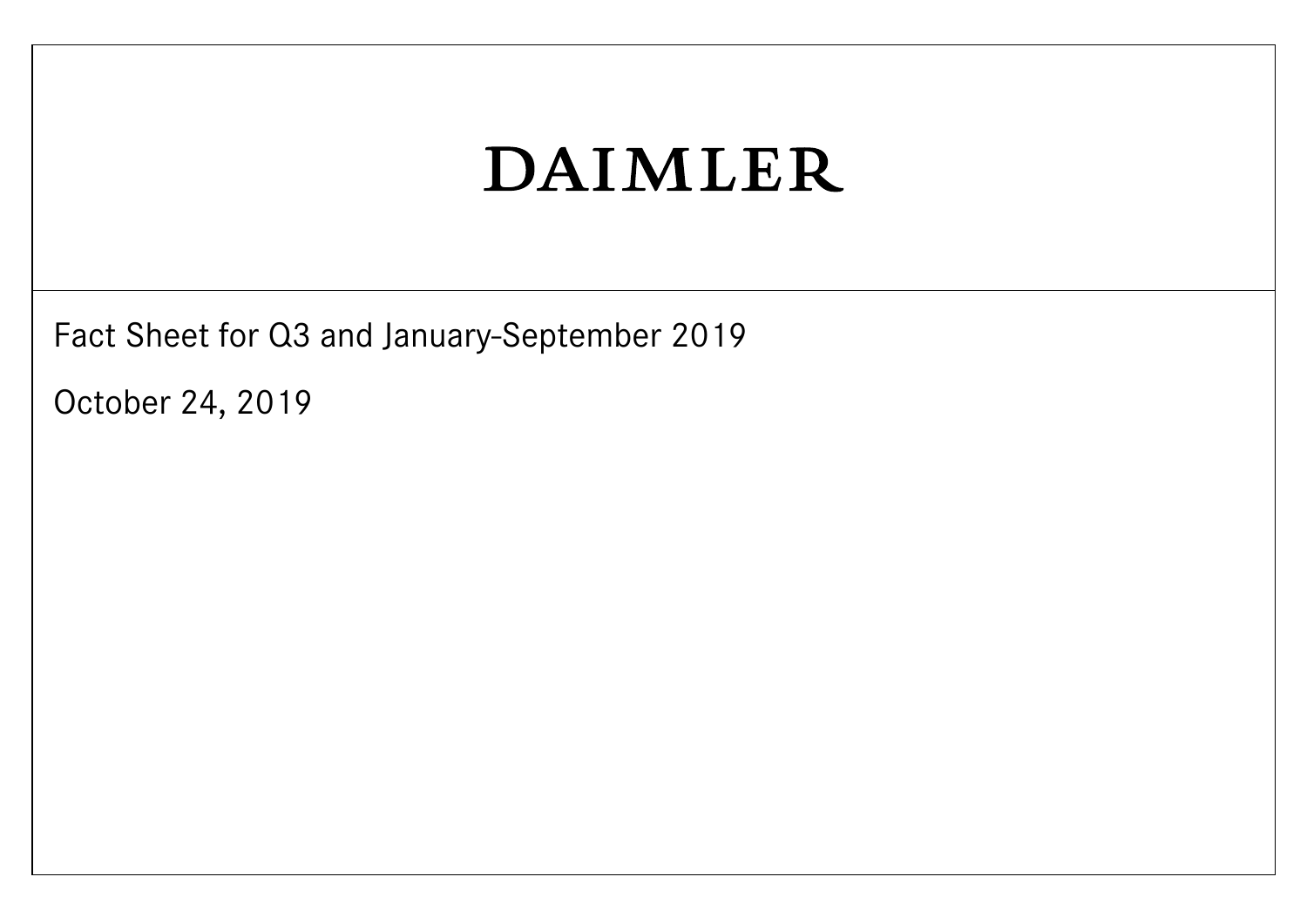#### **Contents**

#### **Daimler Group**

|  | • Stock Market Information |  |
|--|----------------------------|--|
|--|----------------------------|--|

• Earnings and Financial Situation 4 - 12

#### **Information for Divisions**

| • Mercedes-Benz Cars | $13 - 16$ |  |
|----------------------|-----------|--|
|----------------------|-----------|--|

- Daimler Trucks 17 21
- Mercedes-Benz Vans 22 24
- Daimler Buses 25 26
- Daimler Mobility 27
- YOUR NOW Joint Ventures 28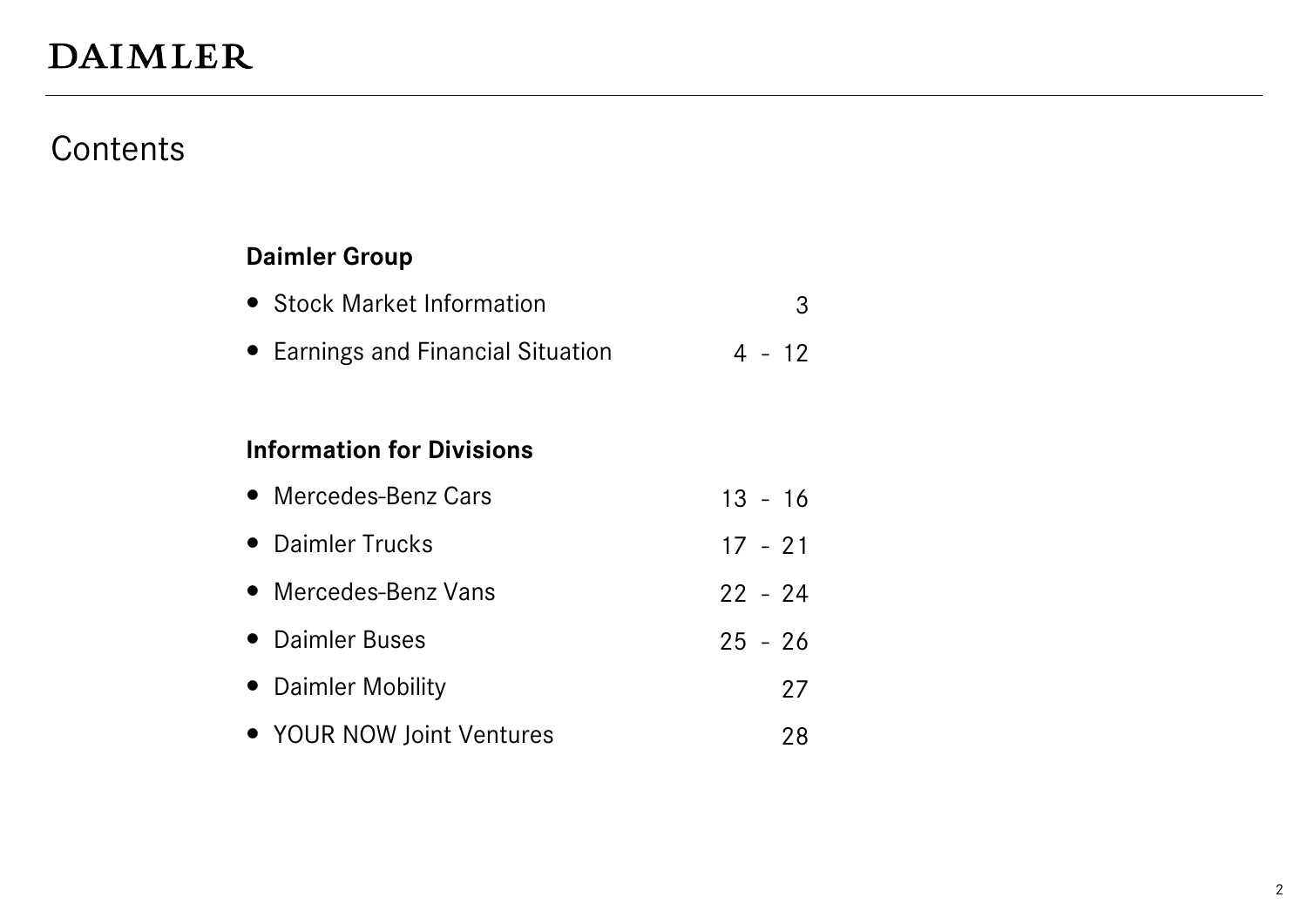#### Stock Market Information

|                                                         |         | 4th Quarter |         | 1st Quarter |         | 2nd Quarter |         | 3rd Quarter |        |         | January - September |        |
|---------------------------------------------------------|---------|-------------|---------|-------------|---------|-------------|---------|-------------|--------|---------|---------------------|--------|
|                                                         | 2018    | 2017        | 2019    | 2018        | 2019    | 2018        | 2019    | 2018        | Change | 2019    | 2018                | Change |
|                                                         |         |             |         |             |         |             |         |             |        |         |                     |        |
| Earnings per share* (in EUR)                            |         |             |         |             |         |             |         |             |        |         |                     |        |
| basic                                                   | 1.46    | 2.93        | 1.96    | 2.12        | $-1.24$ | 1.61        | 1.61    | 1.58        | $+2%$  | 2.32    | 5.32                | $-56%$ |
| diluted                                                 | 1.46    | 2.93        | 1.96    | 2.12        | $-1.24$ | 1.61        | 1.61    | 1.58        | $+2%$  | 2.32    | 5.32                | $-56%$ |
| Average number of                                       |         |             |         |             |         |             |         |             |        |         |                     |        |
| shares outstanding (in millions)                        |         |             |         |             |         |             |         |             |        |         |                     |        |
| (adjusted for treasury stocks)                          |         |             |         |             |         |             |         |             |        |         |                     |        |
| basic                                                   | 1,069.8 | 1,069.8     | 1,069.7 | 1,069.8     | 1,069.7 | 1,069.8     | 1,069.8 | 1,069.8     | 0%     | 1,069.7 | 1,069.8             | $-0\%$ |
|                                                         |         |             |         |             |         |             |         |             |        |         |                     |        |
| diluted                                                 | 1,069.8 | 1,069.8     | 1,069.7 | 1,069.8     | 1,069.7 | 1,069.8     | 1,069.8 | 1,069.8     | 0%     | 1,069.7 | 1,069.8             | $-0\%$ |
| Number of shares outstanding                            | 1,069.8 | 1,069.8     | 1,069.0 | 1,069.8     | 1,069.8 | 1,069.8     | 1,069.8 | 1,069.8     | 0%     |         |                     |        |
| (at period end, in millions)                            |         |             |         |             |         |             |         |             |        |         |                     |        |
|                                                         | 45.91   | 70.80       | 52.25   | 68.97       | 48.93   | 55.13       | 45.62   | 54.35       | $-16%$ |         |                     |        |
| <b>Share price Frankfurt</b><br>(at period end, in EUR) |         |             |         |             |         |             |         |             |        |         |                     |        |
| <b>Market capitalization Frankfurt</b>                  | 49.12   | 75.74       | 55.86   | 73.79       | 52.35   | 58.98       | 48.81   | 58.15       | $-16%$ |         |                     |        |
| (at period end, in billions of EUR)                     |         |             |         |             |         |             |         |             |        |         |                     |        |

\* The 2017 figures have been adjusted based on new IFRS 15 standards including cost of hedging (IFRS 9).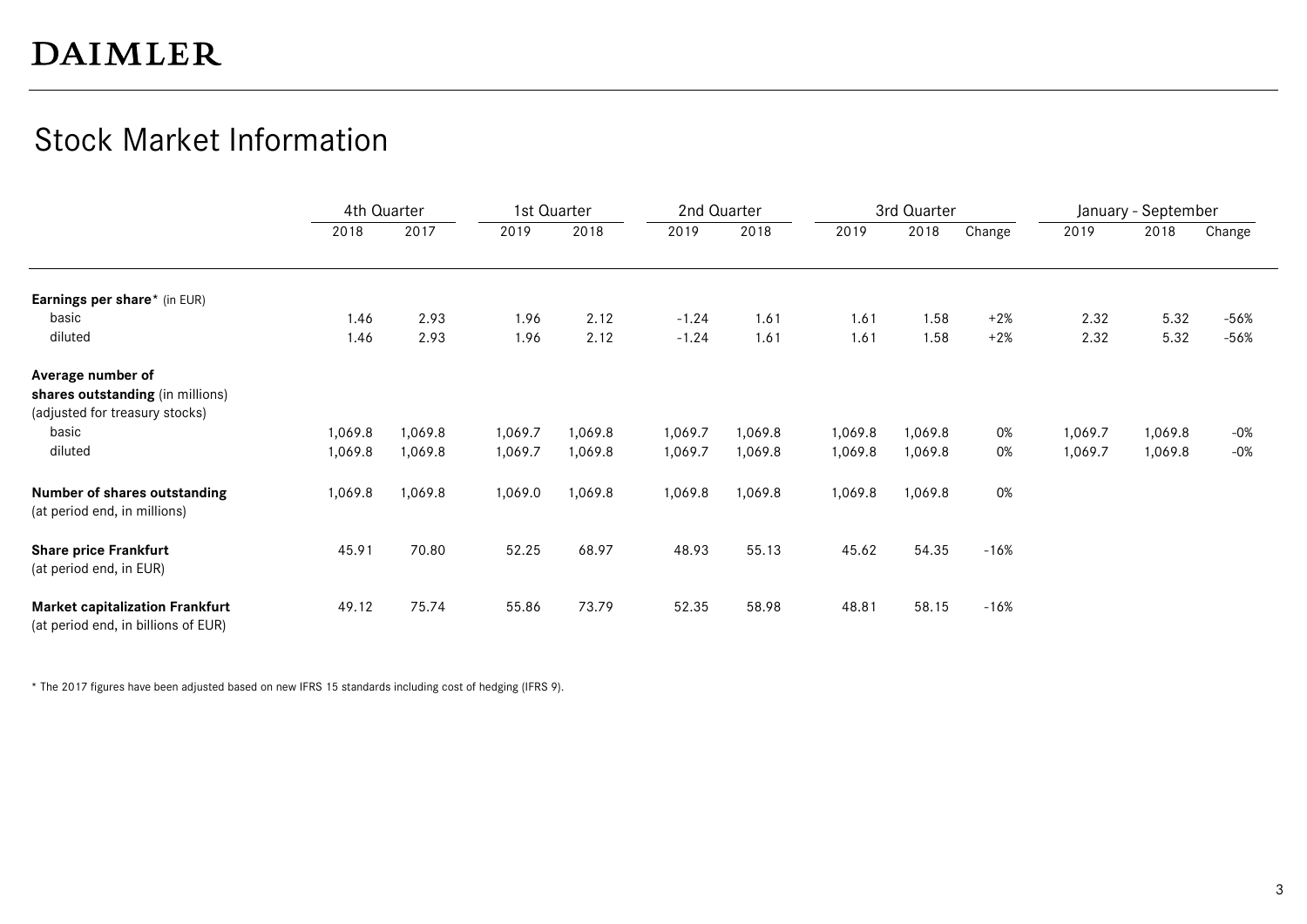#### Key Figures and Ratios

|                                                                                                                                          |         | 4th Quarter |         | 1st Quarter |          | 2nd Quarter |         | 3rd Quarter |        |           | January - September |        |
|------------------------------------------------------------------------------------------------------------------------------------------|---------|-------------|---------|-------------|----------|-------------|---------|-------------|--------|-----------|---------------------|--------|
| (in millions of EUR)                                                                                                                     | 2018    | 2017        | 2019    | 2018        | 2019     | 2018        | 2019    | 2018        | Change | 2019      | 2018                | Change |
| Unit Sales (in units)                                                                                                                    | 917,756 | 873,040     | 773,796 | 806,905     | 821,666  | 833,005     | 839,326 | 794,749     | $+6%$  | 2,434,788 | 2,434,659           | $+0\%$ |
| Revenue*                                                                                                                                 | 46,610  | 43,613      | 39,698  | 39,785      | 42,650   | 40,756      | 43,270  | 40,211      | $+8%$  | 125,618   | 120,752             | $+4%$  |
| EBIT*                                                                                                                                    | 2,669   | 3,421       | 2,802   | 3,335       | $-1,555$ | 2,640       | 2,694   | 2,488       | $+8%$  | 3,941     | 8,463               | $-53%$ |
| Net profit (loss), Group*                                                                                                                | 1,642   | 3,216       | 2,149   | 2,354       | $-1,242$ | 1,825       | 1,813   | 1,761       | $+3%$  | 2,720     | 5,940               | $-54%$ |
| Profit (loss) attributable to<br>shareholders of Daimler AG*                                                                             | 1,561   | 3,131       | 2,095   | 2,273       | $-1,328$ | 1,726       | 1,719   | 1,689       | $+2%$  | 2,486     | 5,688               | $-56%$ |
| R&D expenditure total                                                                                                                    | 2,123   | 2,150       | 2,378   | 2,321       | 2,357    | 2,290       | 2,501   | 2,373       | $+5%$  | 7,236     | 6,984               | $+4%$  |
| <b>Expensed R&amp;D costs</b>                                                                                                            | 1,474   | 1,429       | 1,704   | 1,712       | 1,569    | 1,620       | 1,764   | 1,775       | $-1%$  | 5,037     | 5,107               | $-1%$  |
| Capitalized development costs                                                                                                            | 649     | 721         | 674     | 609         | 788      | 670         | 737     | 598         | $+23%$ | 2,199     | 1,877               | $+17%$ |
| Amortization on capitalized<br>development costs                                                                                         | 430     | 323         | 429     | 360         | 455      | 378         | 456     | 370         | $+23%$ | 1,340     | 1,108               | $+21%$ |
| Depreciation and amortization**<br>(including amortization on capitalized development<br>costs, excluding depreciation on leased assets) | 1,690   | 1,436       | 1,765   | 1,444       | 1,804    | 1,469       | 1,878   | 1,574       | $+19%$ | 5,447     | 4,487               | $+21%$ |
| Capital expenditure total**                                                                                                              | 3,401   | 3,599       | 2,634   | 2,214       | 2,753    | 2,388       | 2,849   | 2,884       | $-1%$  | 8,236     | 7,486               | $+10%$ |
| Investment in pp&e                                                                                                                       | 2,556   | 2,564       | 1,654   | 1,332       | 1,722    | 1,539       | 1,749   | 2,043       | $-14%$ | 5,125     | 4,914               | $+4%$  |
| Capitalized development costs                                                                                                            | 649     | 721         | 674     | 609         | 788      | 670         | 737     | 598         | $+23%$ | 2,199     | 1,877               | $+17%$ |
| Financial investments and<br>other intangible assets                                                                                     | 196     | 314         | 306     | 273         | 243      | 179         | 363     | 243         | $+49%$ | 912       | 695                 | $+31%$ |

\* The 2017 figures have been adjusted based on new IFRS 15 standards including cost of hedging (IFRS 9).

\*\* Industrial business.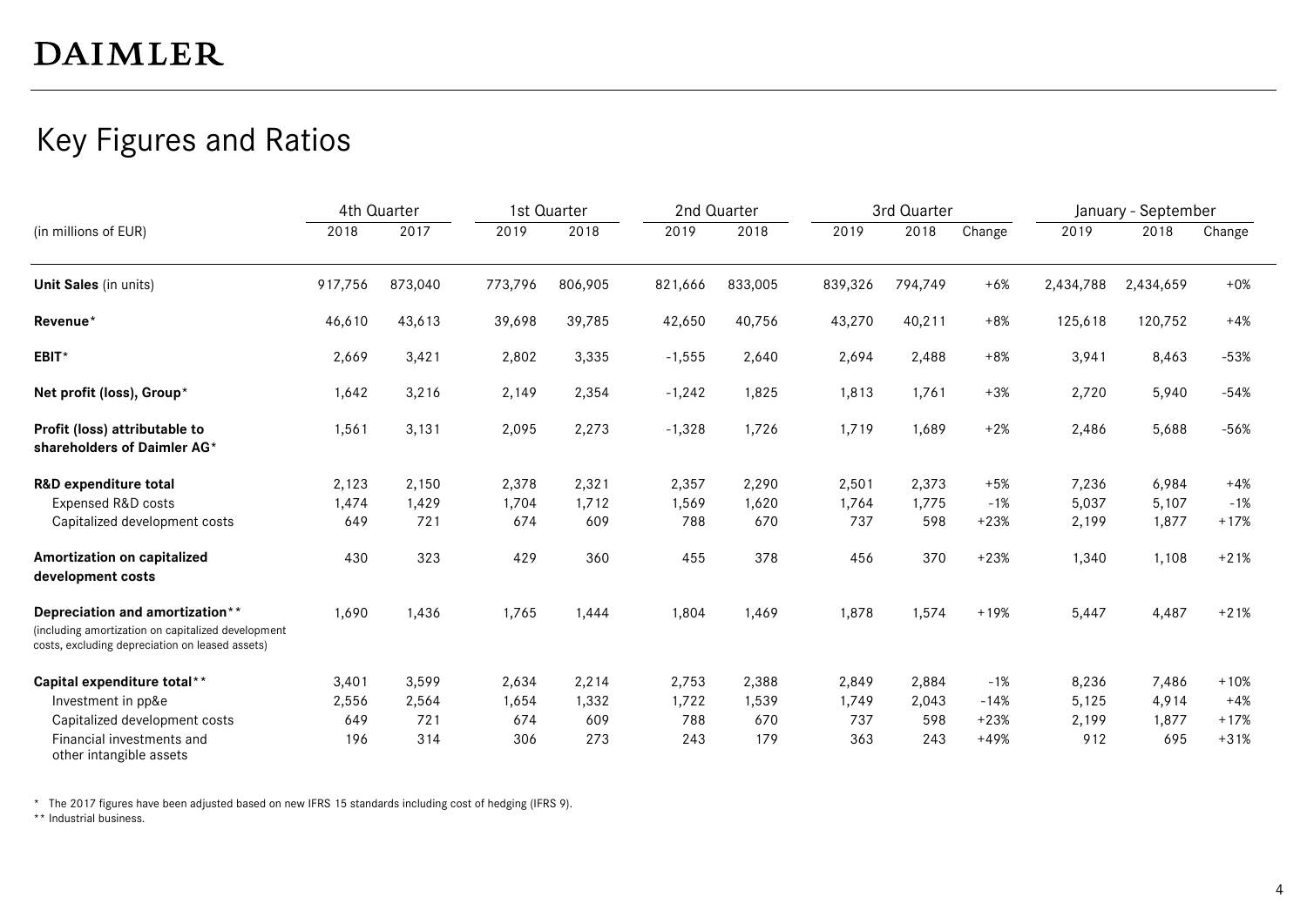#### Free Cash Flow and Net Liquidity of the Industrial Business

|                                                        | 4th Quarter |          | 1st Quarter |        | 2nd Quarter |          |       | 3rd Quarter |        |          | January - September |        |
|--------------------------------------------------------|-------------|----------|-------------|--------|-------------|----------|-------|-------------|--------|----------|---------------------|--------|
| (in millions of EUR)                                   | 2018        | 2017     | 2019        | 2018   | 2019        | 2018     | 2019  | 2018        | Change | 2019     | 2018                | Change |
| <b>Net liquidity</b><br>at the beginning of the period | 13,499      | 20,832   | 13,054*     | 16,597 | 11,346      | 18,683   | 6,618 | 14,472      | $-54%$ | 13,054*  | 16,597              | $-21%$ |
| Free cash flow                                         | 2,958       | $-3,766$ | $-2,039$    | 1,822  | $-1,302$    | $-18$    | 2,819 | $-1,864$    |        | $-522$   | $-60$               |        |
| thereof: working capital**                             | 313         | $-2,058$ | $-2,391$    | 297    | $-1,072$    | $-793$   | -76   | $-2,611$    |        | $-3,539$ | $-3,107$            |        |
| Other                                                  | $-169$      | $-469$   | 331         | 264    | $-3,426$    | $-4,193$ | 211   | 891         | $-76%$ | $-2,884$ | $-3,038$            |        |
| thereof: dividends Daimler AG                          | 0           | 0        | 0           | 0      | $-3,477$    | $-3,905$ | 0     | 0           |        | $-3,477$ | $-3,905$            |        |
| <b>Net liquidity</b>                                   |             |          |             |        |             |          |       |             |        |          |                     |        |
| at the end of the period                               | 16,288      | 16,597   | 11,346      | 18,683 | 6,618       | 14,472   | 9,648 | 13,499      | $-29%$ | 9,648    | 13,499              | $-29%$ |

\* Reflecting effects from initial application of IFRS 16.

\*\* Inventories, trade receivables and trade payables. The 2017 figures have been adjusted based on new IFRS 15 standards including cost of hedging (IFRS 9).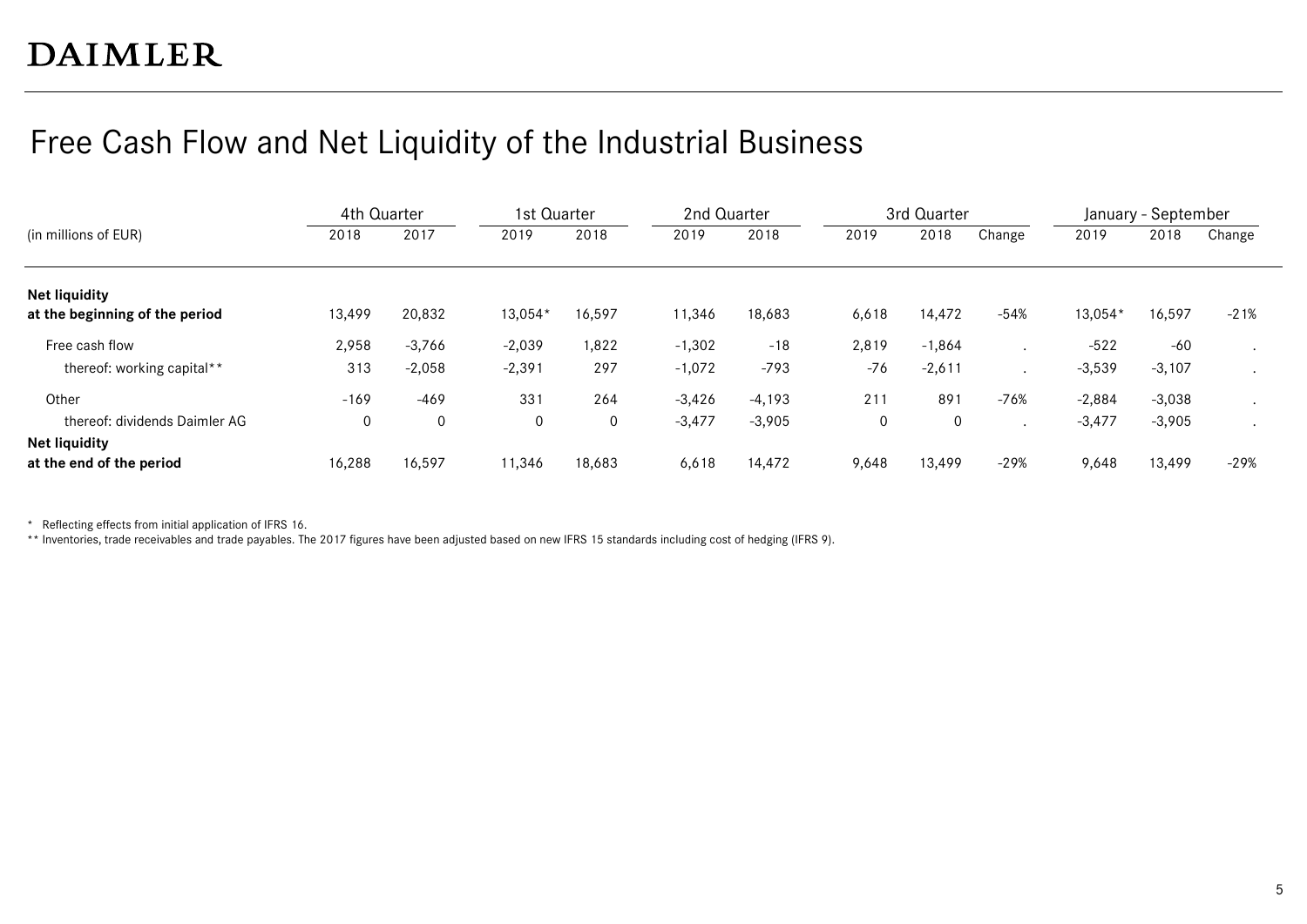#### Liquidity

|                                         |            | 4th Quarter |            | 1st Quarter |            | 2nd Quarter |            | 3rd Quarter |         |            | End of     |        |
|-----------------------------------------|------------|-------------|------------|-------------|------------|-------------|------------|-------------|---------|------------|------------|--------|
| (in millions of EUR)                    | 2018       | 2017        | 2019       | 2018        | 2019       | 2018        | 2019       | 2018        | Change  | Q3 2019    | 2018       | Change |
|                                         |            |             |            |             |            |             |            |             |         |            |            |        |
| <b>Group liquidity</b>                  |            |             |            |             |            |             |            |             |         |            |            |        |
| Cash and cash equivalents               | 15,853     | 12,072      | 16,598     | 14,058      | 12,519     | 14,334      | 16,989     | 15,014      | $+13%$  | 16,989     | 15,853     | $+7%$  |
| Marketable securities and term deposits | 9,577      | 10,063      | 10,114     | 10,407      | 8,945      | 10,348      | 8,999      | 9,865       | $-9%$   | 8,999      | 9,577      | $-6%$  |
| <b>Gross liquidity</b>                  | 25,430     | 22,135      | 26,712     | 24,465      | 21,464     | 24,682      | 25,988     | 24,879      | $+4%$   | 25,988     | 25,430     | $+2%$  |
| Financing liabilities (nominal)         | $-144,999$ | $-127,353$  | $-154,825$ | $-129.671$  | $-153,271$ | $-137,398$  | $-158,715$ | $-141,572$  | $\cdot$ | $-158,715$ | -144,999   |        |
| Net debt                                | $-119,569$ | $-105,218$  | $-128,113$ | $-105,206$  | $-131,807$ | $-112,716$  | $-132,727$ | $-116,693$  | $\cdot$ | $-132,727$ | $-119,569$ |        |
| Liquidity of the industrial business    |            |             |            |             |            |             |            |             |         |            |            |        |
| Cash and cash equivalents               | 12,799     | 9,515       | 14,301     | 12,263      | 10,538     | 12,064      | 15,144     | 12,375      | $+22%$  | 15,144     | 12,799     | $+18%$ |
| Marketable securities and term deposits | 8,364      | 8,894       | 9,038      | 9,133       | 7,833      | 9,185       | 7,876      | 8,691       | $-9%$   | 7,876      | 8,364      | $-6%$  |
| <b>Gross liquidity</b>                  | 21,163     | 18,409      | 23,339     | 21,396      | 18,371     | 21,249      | 23,020     | 21,066      | $+9%$   | 23,020     | 21,163     | $+9%$  |
| Financing liabilities (nominal)         | $-4,875$   | $-1,812$    | $-11,993$  | $-2,713$    | $-11,753$  | $-6,777$    | $-13,372$  | $-7,567$    |         | $-13,372$  | $-4,875$   |        |
| <b>Net liquidity</b>                    | 16,288     | 16,597      | 11,346     | 18,683      | 6,618      | 14,472      | 9,648      | 13,499      | $-29%$  | 9,648      | 16,288     | $-41%$ |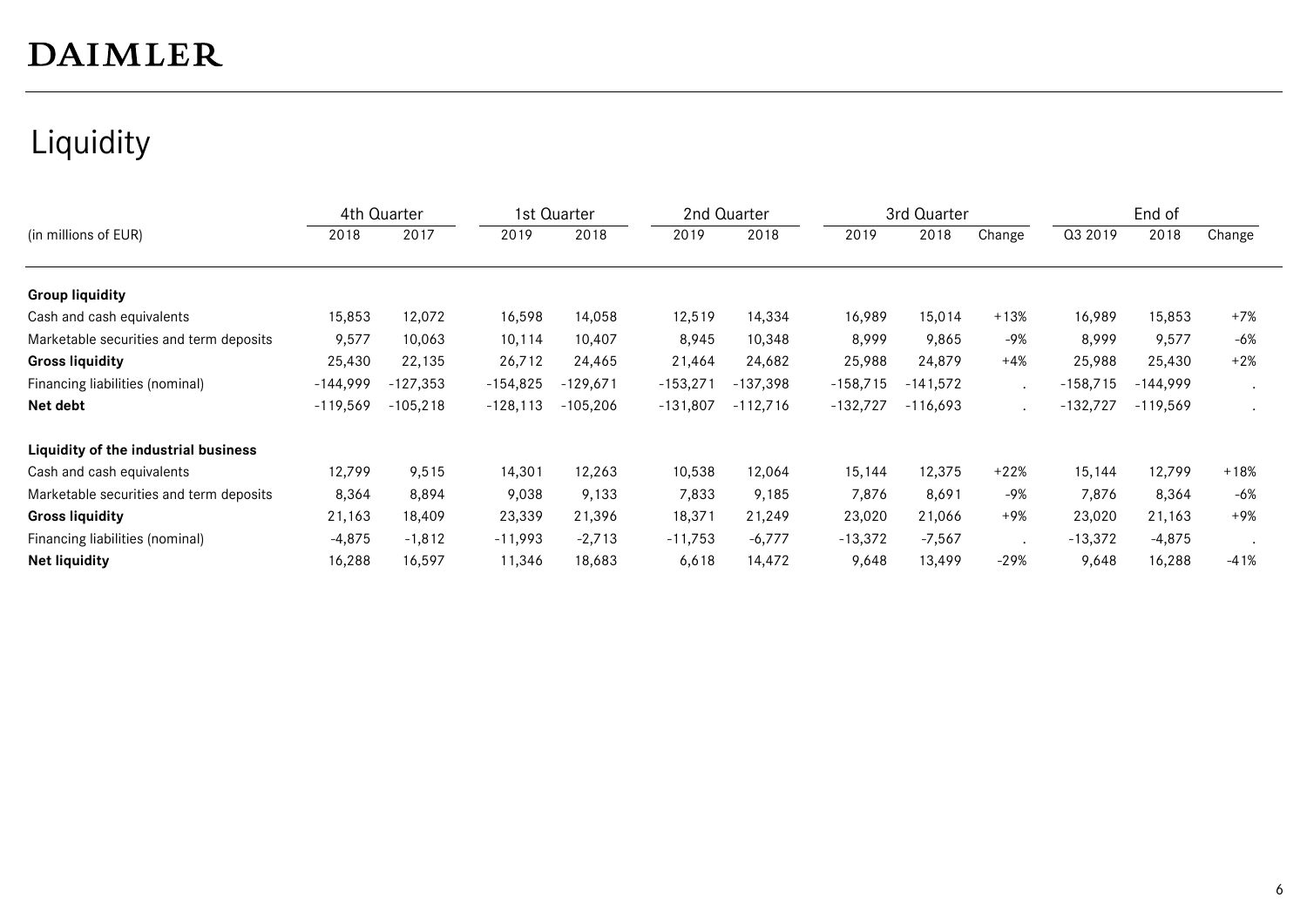#### Pension and Health-Care Benefits

|                             | 4th Quarter |         | 1st Quarter |         | 2nd Quarter |         |         | 3rd Quarter |         |         | End of  |        |
|-----------------------------|-------------|---------|-------------|---------|-------------|---------|---------|-------------|---------|---------|---------|--------|
| (in billions of EUR)        | 2018        | 2017    | 2019        | 2018    | 2019        | 2018    | 2019    | 2018        | Change  | Q3 2019 | 2018    | Change |
|                             |             |         |             |         |             |         |         |             |         |         |         |        |
| <b>Pension benefits</b>     |             |         |             |         |             |         |         |             |         |         |         |        |
| Benefit obligations         | $-31.7$     | $-31.7$ | $-33.5$     | $-31.5$ | $-35.6$     | $-31.7$ | $-37.9$ | $-31.4$     |         | $-37.9$ | $-31.7$ |        |
| Plan assets                 | 25.5        | 27.2    | 26.6        | 26.6    | 26.9        | 26.5    | 27.4    | 26.6        | $+3%$   | 27.4    | 25.5    | $+7%$  |
| Funded status               | $-6.2$      | $-4.5$  | $-6.9$      | $-4.9$  | $-8.7$      | $-5.2$  | $-10.5$ | $-4.8$      |         | $-10.5$ | $-6.2$  |        |
| Funding ratio               | 80.4%       | 85.8%   | 79.4%       | 84.4%   | 75.6%       | 83.6%   | 72.3%   | 84.7%       |         | 72.3%   | 80.4%   |        |
| <b>Health-care benefits</b> |             |         |             |         |             |         |         |             |         |         |         |        |
| Benefit obligations         | $-1.1$      | $-1.2$  | $-1.1$      | $-1.1$  | $-1.2$      | $-1.2$  | $-1.3$  | $-1.2$      |         | $-1.3$  | $-1.1$  |        |
| Plan assets                 | 0.0         | 0.0     | 0.0         | 0.0     | 0.0         | 0.0     | 0.0     | 0.0         |         | 0.0     | 0.0     |        |
| Reimbursement Medicare Act  | 0.0         | 0.1     | 0.0         | 0.1     | 0.0         | 0.1     | 0.0     | 0.1         | $-100%$ | 0.0     | 0.0     |        |
| Funded status               | $-1.1$      | $-1.1$  | $-1.1$      | $-1.0$  | $-1.2$      | $-1.1$  | $-1.3$  | $-1.1$      |         | $-1.3$  | $-1.1$  |        |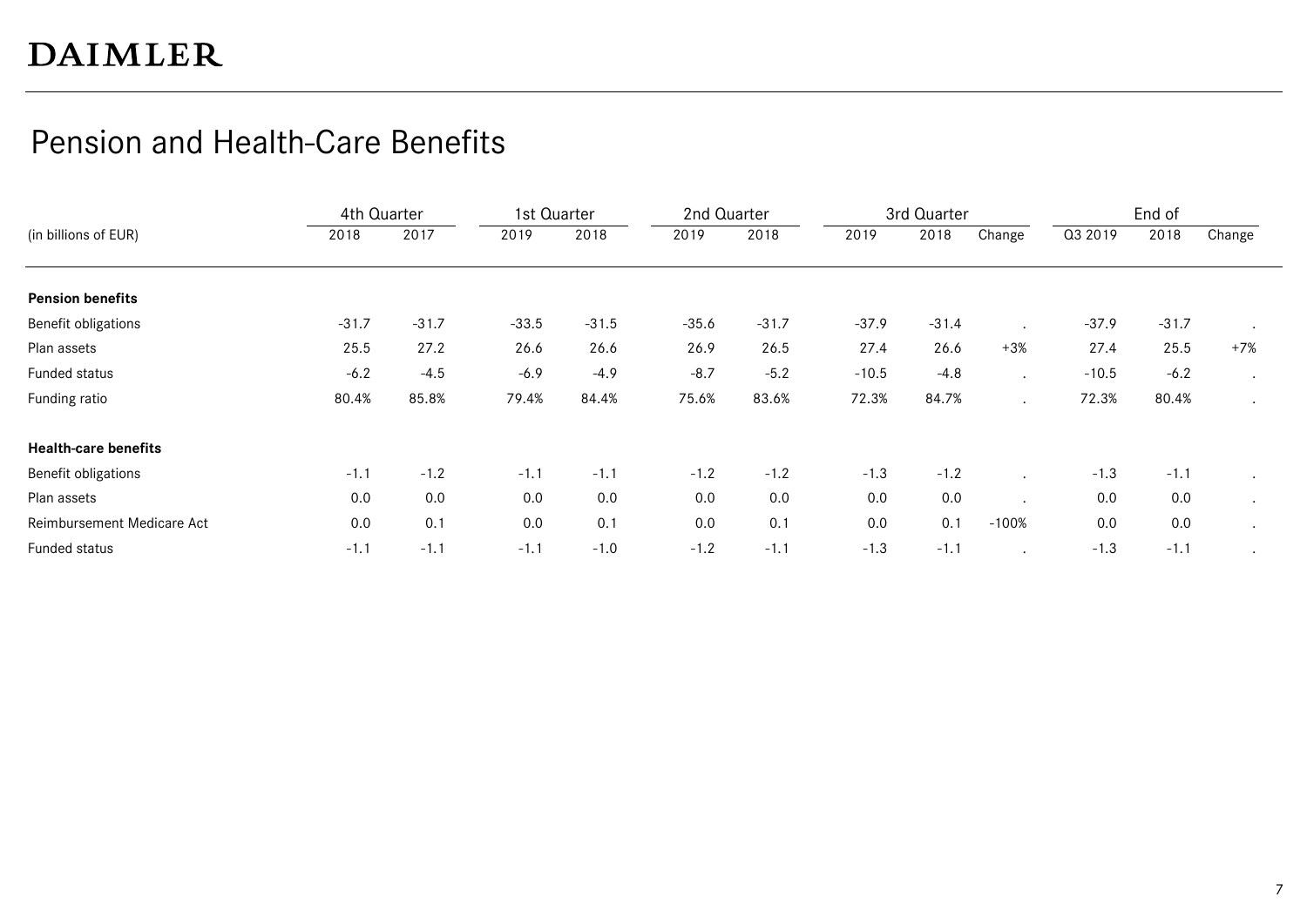#### Unit Sales

|                           | 4th Quarter |         | 1st Quarter |         |         | 2nd Quarter |         | 3rd Quarter |        |           | January - September |        |
|---------------------------|-------------|---------|-------------|---------|---------|-------------|---------|-------------|--------|-----------|---------------------|--------|
| (in units)                | 2018        | 2017    | 2019        | 2018    | 2019    | 2018        | 2019    | 2018        | Change | 2019      | 2018                | Change |
| <b>Mercedes-Benz Cars</b> | 638,263     | 613,026 | 555,312     | 594,299 | 575,639 | 590,690     | 604,655 | 559,539     | $+8%$  | 1,735,606 | 1,744,528           | -1%    |
| <b>Daimler Trucks</b>     | 143,524     | 133,711 | 115,920     | 113,846 | 126,474 | 123,910     | 125,382 | 136,055     | -8%    | 367,776   | 373,811             | -2%    |
| <b>Mercedes-Benz Vans</b> | 126,088     | 117,748 | 97,038      | 93,016  | 111,118 | 110,883     | 100,332 | 91,414      | $+10%$ | 308,488   | 295,313             | $+4%$  |
| <b>Daimler Buses</b>      | 9,881       | 8,555   | 5,526       | 5,744   | 8,435   | 7,522       | 8,957   | 7,741       | $+16%$ | 22,918    | 21,007              | +9%    |
| <b>Daimler Group</b>      | 917,756     | 873,040 | 773,796     | 806,905 | 821,666 | 833,005     | 839,326 | 794,749     | $+6%$  | 2,434,788 | 2,434,659           | $+0\%$ |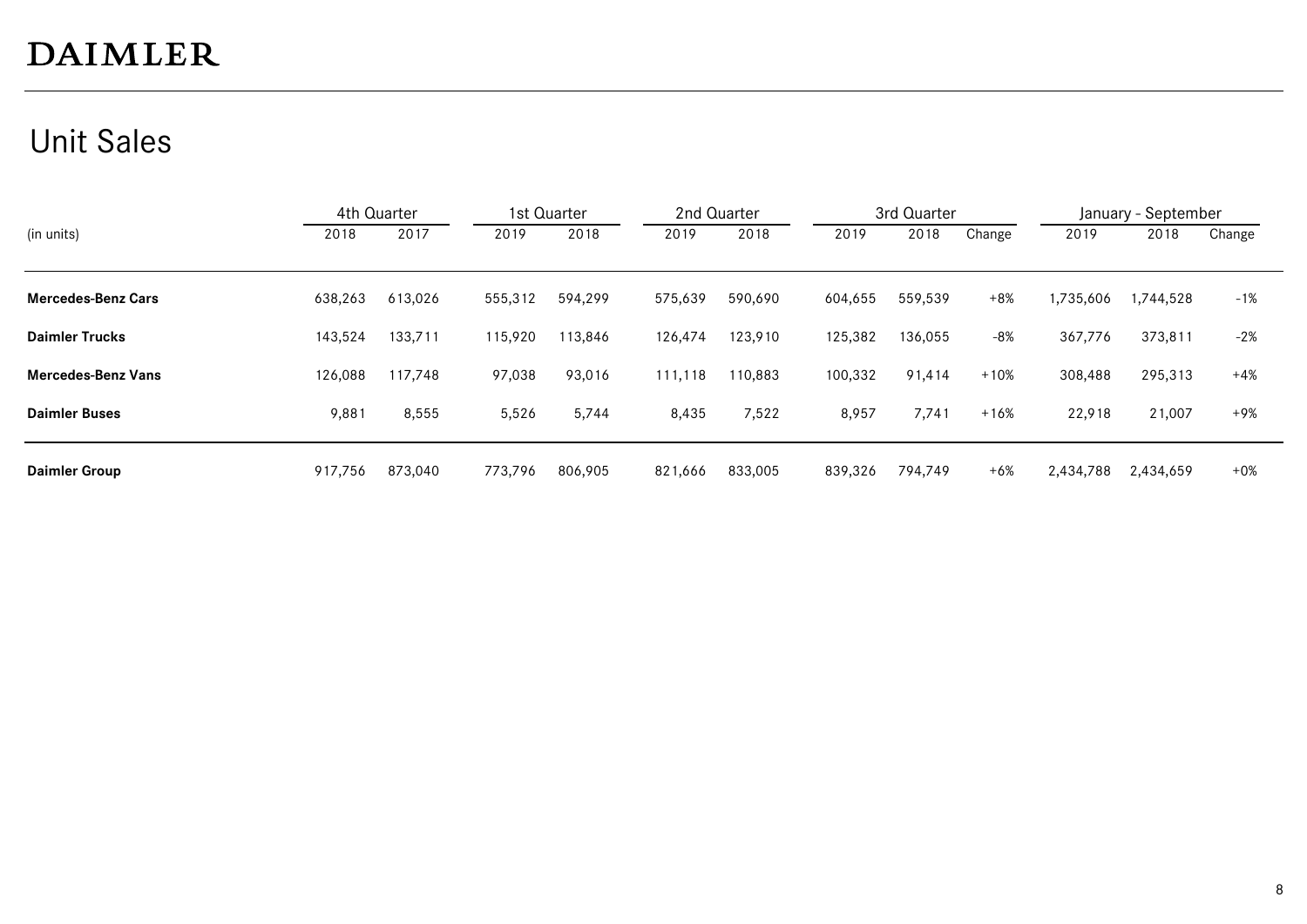#### Production Volume

|                           | 4th Quarter |         | 1st Quarter |         |         | 2nd Quarter |         | 3rd Quarter |        |           | January - September |        |
|---------------------------|-------------|---------|-------------|---------|---------|-------------|---------|-------------|--------|-----------|---------------------|--------|
| (in units)                | 2018        | 2017    | 2019        | 2018    | 2019    | 2018        | 2019    | 2018        | Change | 2019      | 2018                | Change |
|                           |             |         |             |         |         |             |         |             |        |           |                     |        |
| <b>Mercedes-Benz Cars</b> | 556,415     | 587,020 | 614,094     | 608,071 | 588,250 | 601,343     | 655,411 | 632.441     | $+4%$  | 1,857,755 | 1,841,855           | $+1%$  |
| <b>Daimler Trucks</b>     | 133,912     | 122,159 | 125,599     | 120,770 | 127,224 | 128,255     | 126,384 | 141,909     | $-11%$ | 379,207   | 390,934             | -3%    |
| <b>Mercedes-Benz Vans</b> | 105,527     | 115,308 | 111,598     | 109,996 | 115,789 | 127,444     | 91,669  | 97,347      | $-6%$  | 319,056   | 334,787             | -5%    |
| <b>Daimler Buses</b>      | 7,182       | 6,873   | 6,972       | 6,924   | 8,670   | 8,620       | 8,417   | 8,507       | $-1%$  | 24,059    | 24,051              | $+0\%$ |
| <b>Daimler Group</b>      | 803,036     | 831,360 | 858,263     | 845,761 | 839,933 | 865,662     | 881,881 | 880,204     | $+0\%$ | 2,580,077 | 2,591,627           | -0%    |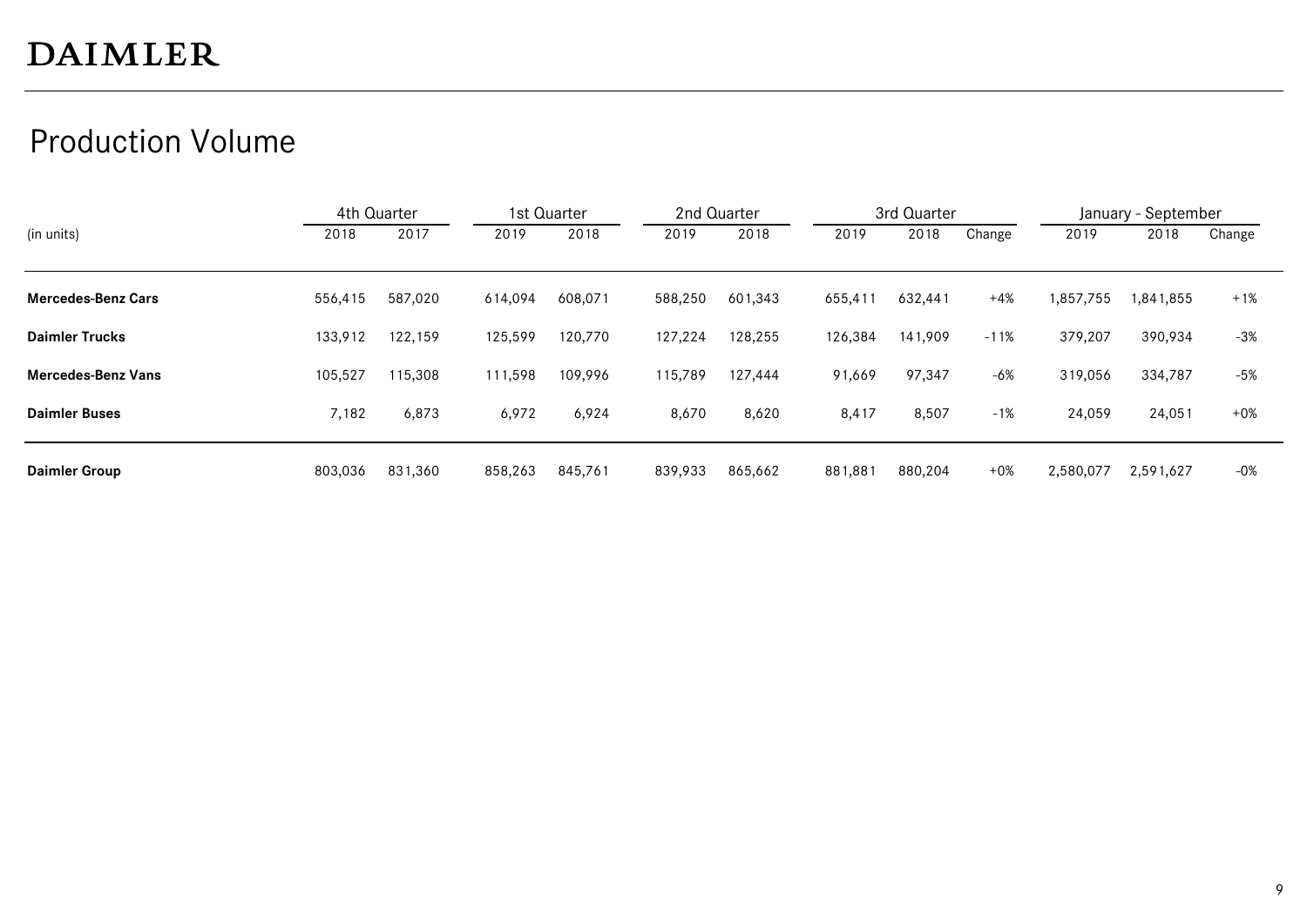#### Revenue\*

|                           | 4th Quarter |          | 1st Quarter |          | 2nd Quarter |          |          | 3rd Quarter |                      |          | January - September |        |
|---------------------------|-------------|----------|-------------|----------|-------------|----------|----------|-------------|----------------------|----------|---------------------|--------|
| (in millions of EUR)      | 2018        | 2017     | 2019        | 2018     | 2019        | 2018     | 2019     | 2018        | Change               | 2019     | 2018                | Change |
|                           |             |          |             |          |             |          |          |             |                      |          |                     |        |
| <b>Mercedes-Benz Cars</b> | 25,858      | 24,905   | 21,200      | 22,998   | 22,293      | 22,575   | 23,525   | 21,672      | $+9%$                | 67,018   | 67,245              | $-0\%$ |
| <b>Daimler Trucks</b>     | 10,424      | 9,564    | 9,546       | 8,619    | 10,472      | 9,185    | 10,349   | 10,045      | $+3%$                | 30,367   | 27,849              | +9%    |
| <b>Mercedes-Benz Vans</b> | 3,978       | 3,769    | 3,369       | 3,098    | 3,654       | 3,511    | 3,485    | 3,039       | $+15%$               | 10,508   | 9,648               | +9%    |
| <b>Daimler Buses</b>      | 1,540       | 1,348    | 785         | 850      | 1,268       | 1,075    | 1,231    | 1,064       | $+16%$               | 3,284    | 2,989               | $+10%$ |
| <b>Daimler Mobility</b>   | 7,059       | 6,307    | 6,881       | 6,255    | 7,145       | 6,570    | 7,086    | 6,385       | $+11%$               | 21,112   | 19,210              | $+10%$ |
| <b>Reconciliation</b>     | $-2,249$    | $-2,280$ | $-2,083$    | $-2,035$ | $-2,182$    | $-2,160$ | $-2,406$ | $-1,994$    | $\ddot{\phantom{1}}$ | $-6,671$ | $-6,189$            |        |
| <b>Daimler Group</b>      | 46,610      | 43,613   | 39,698      | 39,785   | 42,650      | 40,756   | 43,270   | 40,211      | $+8%$                | 125,618  | 120,752             | $+4%$  |

\* The 2017 figures have been adjusted based on new IFRS 15 standards including cost of hedging (IFRS 9).

In 2017 and 2018 at the Daimler Mobility segment, the Group's internal revenue and cost of sales have been adjusted by the same amount. These adjustments have been fully eliminated in the reconciliation.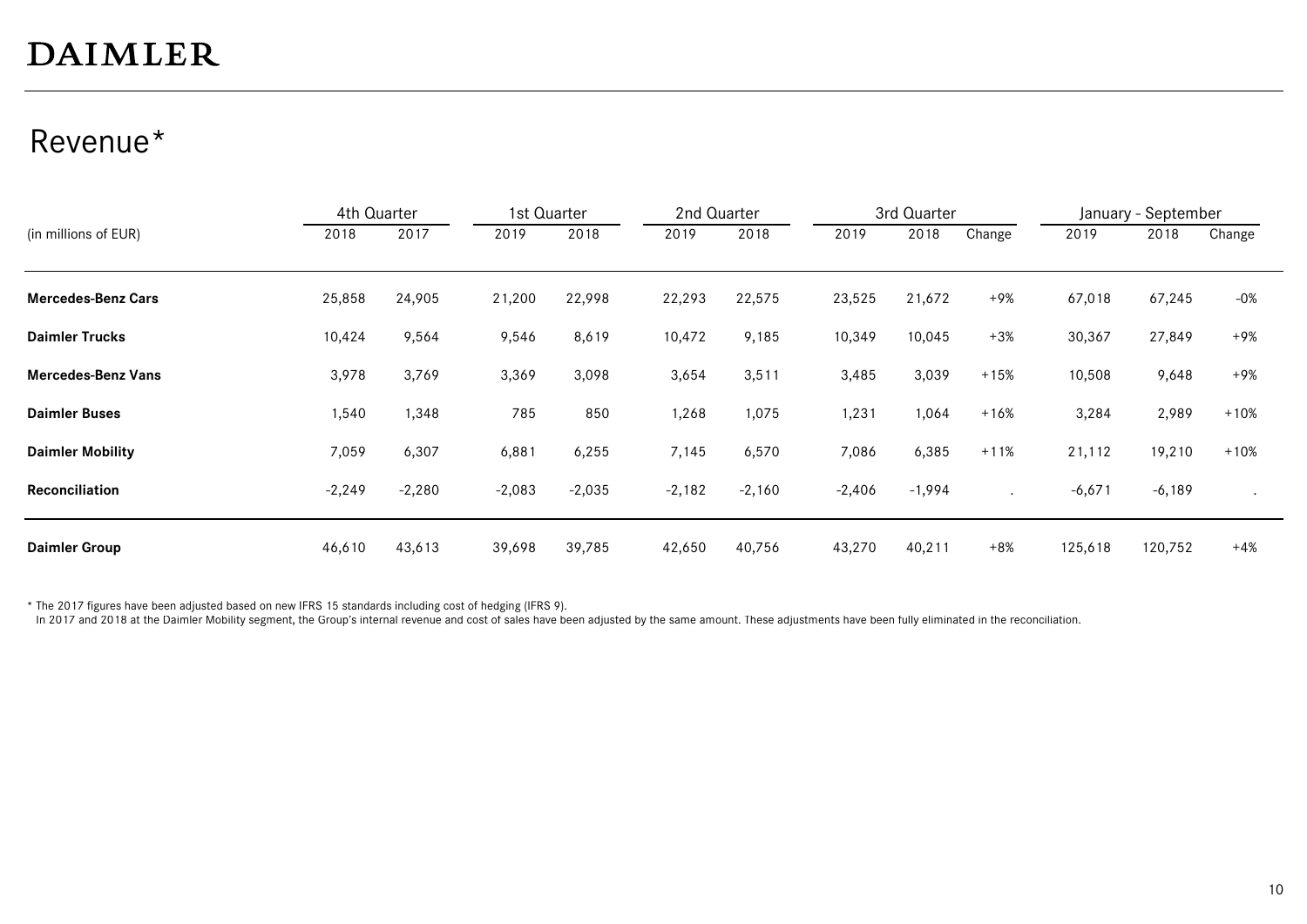#### Earnings Before Interest and Taxes (EBIT) and Return on Sales (RoS)\*

|                                     | 4th Quarter |        | 1st Quarter |        | 2nd Quarter |       |        | 3rd Quarter |         |          | January - September |         |
|-------------------------------------|-------------|--------|-------------|--------|-------------|-------|--------|-------------|---------|----------|---------------------|---------|
| (EBIT in millions of EUR, RoS in %) | 2018        | 2017   | 2019        | 2018   | 2019        | 2018  | 2019   | 2018        | Change  | 2019     | 2018                | Change  |
| <b>Mercedes-Benz Cars</b>           |             |        |             |        |             |       |        |             |         |          |                     |         |
| EBIT                                | 1,883       | 2,375  | 1,298       | 2,060  | $-672$      | 1,901 | 1,423  | 1,372       | $+4%$   | 2,049    | 5,333               | $-62%$  |
| RoS                                 | 7.3%        | 9.5%   | 6.1%        | 9.0%   | $-3.0%$     | 8.4%  | 6.0%   | 6.3%        |         | 3.1%     | 7.9%                | $\cdot$ |
| <b>Daimler Trucks</b>               |             |        |             |        |             |       |        |             |         |          |                     |         |
| EBIT                                | 710         | 559    | 582         | 647    | 725         | 546   | 774    | 850         | -9%     | 2,081    | 2,043               | $+2%$   |
| RoS                                 | 6.8%        | 5.8%   | 6.1%        | 7.5%   | 6.9%        | 5.9%  | 7.5%   | 8.5%        |         | 6.9%     | 7.3%                |         |
| <b>Mercedes-Benz Vans</b>           |             |        |             |        |             |       |        |             |         |          |                     |         |
| EBIT                                | 81          | 247    | $-98$       | 172    | $-2,050$    | 152   | 113    | $-93$       |         | $-2,035$ | 231                 |         |
| RoS                                 | 2.0%        | 6.6%   | $-2.9%$     | 5.6%   | $-56.1%$    | 4.3%  | 3.2%   | $-3.1%$     |         | $-19.4%$ | 2.4%                |         |
| <b>Daimler Buses</b>                |             |        |             |        |             |       |        |             |         |          |                     |         |
| EBIT                                | 132         | 99     | $-21$       | 37     | 106         | 66    | 79     | 30          | $+163%$ | 164      | 133                 | $+23%$  |
| RoS                                 | 8.6%        | 7.3%   | $-2.7%$     | 4.4%   | 8.4%        | 6.1%  | 6.4%   | 2.8%        |         | 5.0%     | 4.4%                | $\cdot$ |
| <b>Daimler Mobility</b>             |             |        |             |        |             |       |        |             |         |          |                     |         |
| EBIT                                | 378         | 416    | 1,209       | 548    | 431         | 66    | 413    | 392         | $+5%$   | 2,053    | 1,006               | $+104%$ |
| Return on equity (RoE)              | 12.0%       | 14.3%  | 35.7%       | 17.9%  | 12.5%       | 2.1%  | 11.9%  | 12.5%       |         | 19.9%    | 10.8%               | $\cdot$ |
| Reconciliation                      | $-515$      | $-275$ | $-168$      | $-129$ | $-95$       | $-91$ | $-108$ | $-63$       |         | $-371$   | $-283$              |         |
| <b>Daimler Group</b>                | 2,669       | 3,421  | 2,802       | 3,335  | $-1,555$    | 2,640 | 2,694  | 2,488       | $+8%$   | 3,941    | 8,463               | $-53%$  |

\* The 2017 figures have been adjusted based on new IFRS 15 standards including cost of hedging (IFRS 9).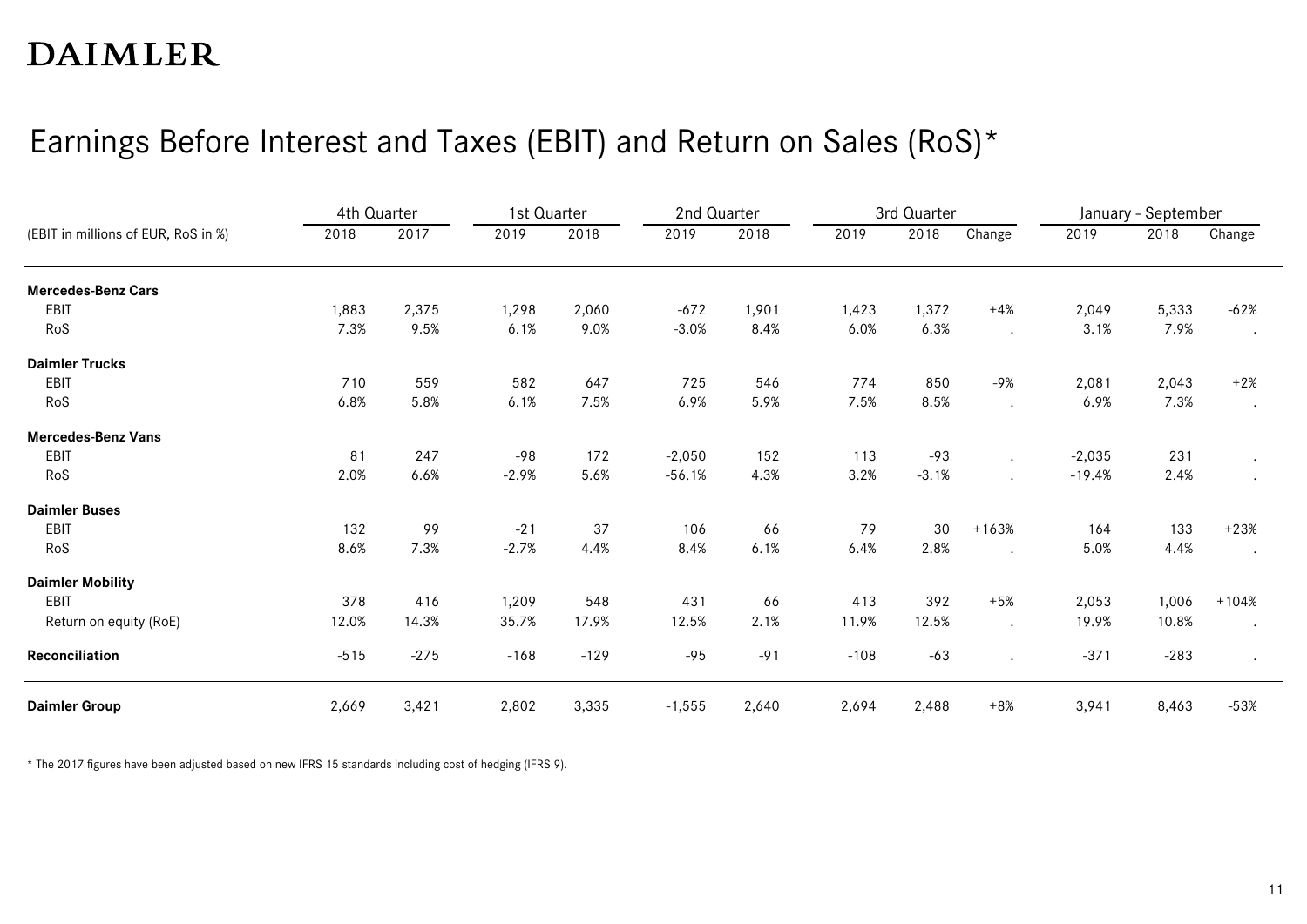#### Disclosed Items Affecting EBIT

|                       |                                                                                   | 4th Quarter |       | 1st Quarter |      | 2nd Quarter |        | 3rd Quarter |      | January - September |        |
|-----------------------|-----------------------------------------------------------------------------------|-------------|-------|-------------|------|-------------|--------|-------------|------|---------------------|--------|
|                       | (in millions of EUR)                                                              | 2018        | 2017  | 2019        | 2018 | 2019        | 2018   | 2019        | 2018 | 2019                | 2018   |
|                       | Expenses for voluntary service activities and a specific vehicle recall           |             | 28    |             |      |             |        |             |      |                     |        |
|                       | Remeasurement of investment in Aston Martin Lagonda<br><b>Global Holdings plc</b> | $-74$       |       |             |      |             |        |             | 185  |                     | 185    |
| Mercedes-Benz<br>Cars | Governmental and court proceedings and measures relating to<br>diesel vehicles    |             |       |             |      | $-1,067$    |        |             |      | $-1,067$            |        |
|                       | Expenses in connection with Takata airbags                                        |             |       |             |      | $-600$      |        |             |      | $-600$              |        |
|                       | Vehicle recall                                                                    |             |       |             |      | $-167$      |        |             |      | $-167$              |        |
|                       | Expenses related to fixed cost optimization                                       |             | $-78$ |             |      |             |        |             |      |                     |        |
| Daimler<br>Trucks     | Expenses/income in connection with Takata airbags                                 |             |       |             |      | $-47$       |        | 39          |      | -8                  |        |
| cedes-Benz            | Governmental and court proceedings and measures relating to<br>diesel vehicles    |             |       |             |      | $-1,372$    |        |             |      | $-1,372$            |        |
| Vans                  | Product portfolio review                                                          |             |       |             |      | $-459$      |        |             |      | $-459$              |        |
| Mer                   | Expenses in connection with Takata airbags                                        |             |       |             |      | $-340$      |        |             |      | $-340$              |        |
|                       | Settlement of the Toll Collect arbitration proceedings                            |             |       |             |      |             | $-418$ |             |      |                     | $-418$ |
| Daimler<br>Mobility   | Merger of mobility services of Daimler and BMW                                    |             |       | 718         |      |             |        |             |      | 718                 |        |
|                       | Impairment of investment in BAIC Motor                                            | $-150$      |       |             |      |             |        |             |      |                     |        |
| Recon-<br>ciliation   | Governmental and court proceedings and measures relating to<br>diesel vehicles    |             |       |             |      | $-114$      |        |             |      | $-114$              |        |
| * not significant     |                                                                                   |             |       |             |      |             |        |             |      |                     |        |

\* not significant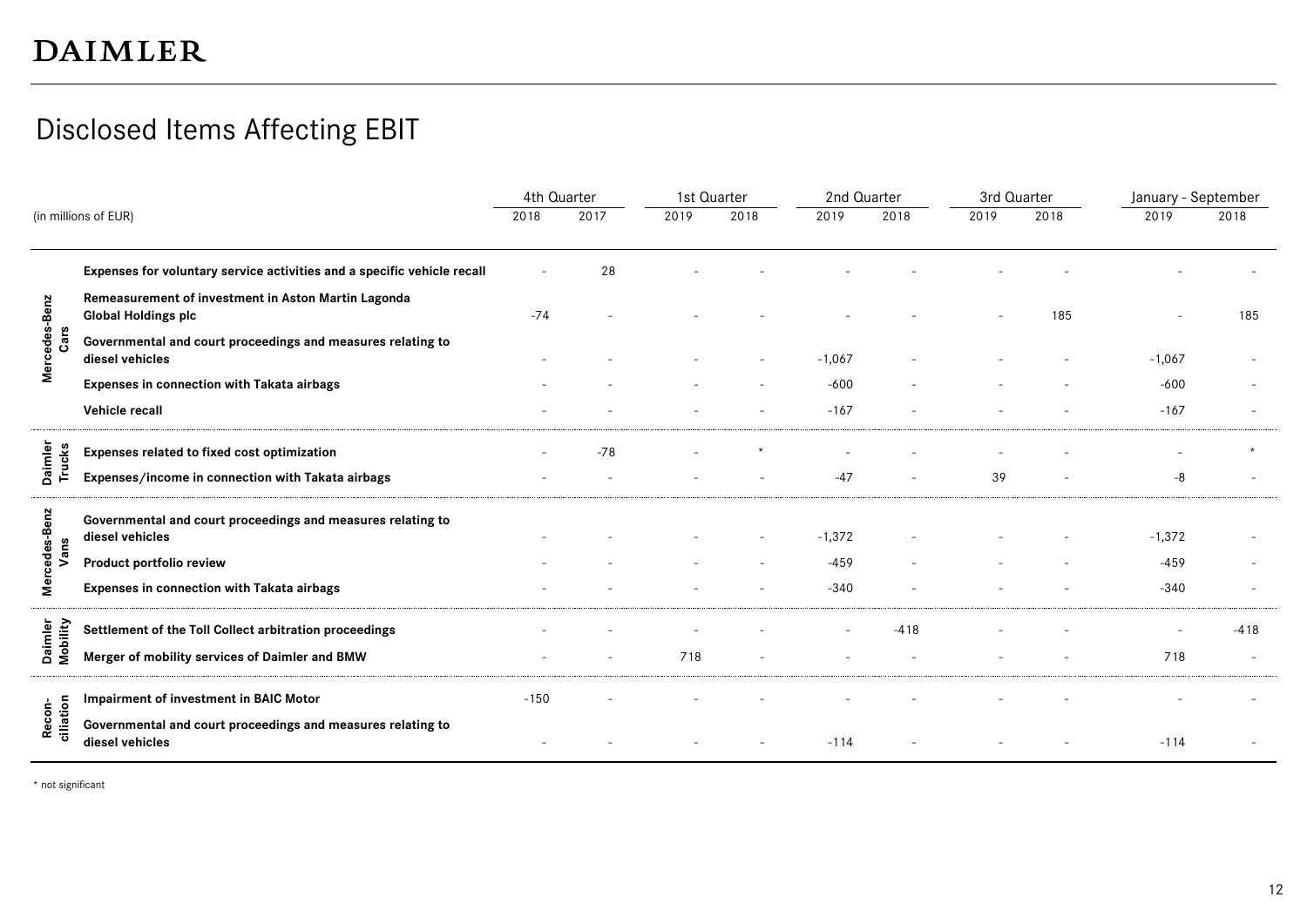#### Mercedes-Benz Cars

Overview

|                                                                |         | 4th Quarter |         | 1st Quarter |         | 2nd Quarter |         | 3rd Quarter |        |           | January - September |           |
|----------------------------------------------------------------|---------|-------------|---------|-------------|---------|-------------|---------|-------------|--------|-----------|---------------------|-----------|
|                                                                | 2018    | 2017        | 2019    | 2018        | 2019    | 2018        | 2019    | 2018        | Change | 2019      | 2018                | Change    |
|                                                                |         |             |         |             |         |             |         |             |        |           |                     |           |
| <b>Unit sales (units)</b>                                      | 638,263 | 613,026     | 555,312 | 594,299     | 575,639 | 590,690     | 604,655 | 559,539     | $+8%$  | 1,735,606 | 1,744,528           | $-1%$     |
| <b>Retail sales (units)</b>                                    | 627,601 | 606,503     | 587,921 | 625,030     | 607,126 | 629,462     | 617,972 | 556,979     | $+11%$ | 1,813,019 | 1,811,471           | $+0\%$    |
| <b>Production</b> (units)                                      | 556,415 | 587,020     | 614,094 | 608,071     | 588,250 | 601,343     | 655,411 | 632,441     | $+4%$  | 1,857,755 | 1,841,855           | $+1%$     |
| <b>Revenue</b> <sup>*</sup> (millions of EUR)                  | 25,858  | 24,905      | 21,200  | 22,998      | 22,293  | 22,575      | 23,525  | 21,672      | +9%    | 67,018    | 67,245              | $-0\%$    |
| <b>EBIT</b> * (millions of EUR)                                | 1,883   | 2,375       | 1,298   | 2,060       | $-672$  | 1,901       | 1,423   | 1,372       | $+4%$  | 2,049     | 5,333               | $-62%$    |
| Return on sales* $(*)$                                         | 7.3%    | 9.5%        | 6.1%    | 9.0%        | $-3.0%$ | 8.4%        | 6.0%    | 6.3%        |        | 3.1%      | 7.9%                | $\bullet$ |
| V-Class/X-Class retail sales<br>(included in MBC retail sales) | 22,065  | 17,648      | 18,051  | 16,940      | 19,310  | 21,964      | 19,253  | 15,818      | $+22%$ | 56,614    | 54,722              | $+3%$     |

\* The 2017 figures have been adjusted based on new IFRS 15 standards including cost of hedging (IFRS 9).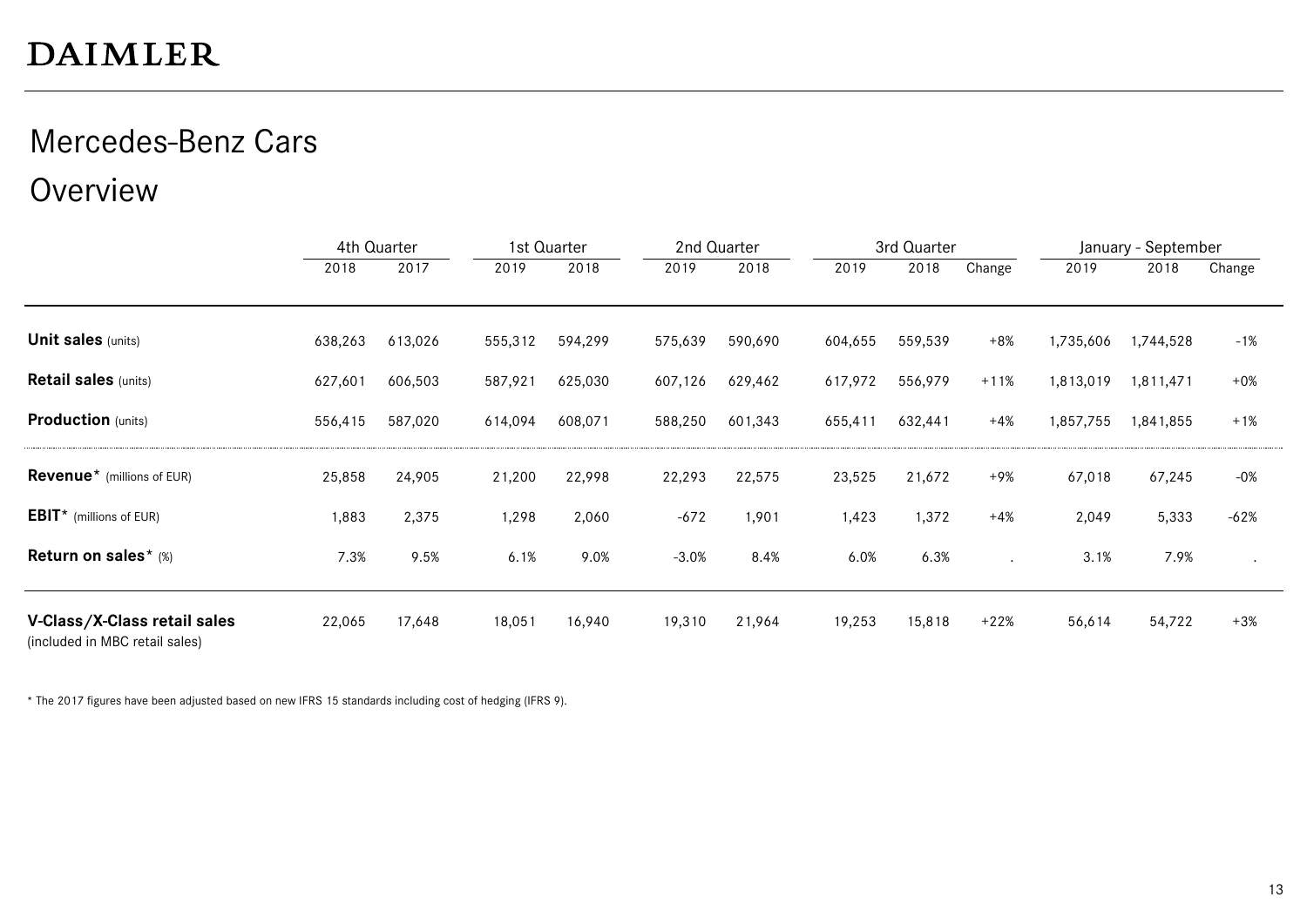#### Mercedes-Benz Cars Unit Sales

|                                    | 4th Quarter |         |         | 1st Quarter | 2nd Quarter |         |         | 3rd Quarter |        |           | January - September |        |
|------------------------------------|-------------|---------|---------|-------------|-------------|---------|---------|-------------|--------|-----------|---------------------|--------|
| (in units)                         | 2018        | 2017    | 2019    | 2018        | 2019        | 2018    | 2019    | 2018        | Change | 2019      | 2018                | Change |
| <b>Mercedes-Benz Cars</b>          | 638,263     | 613,026 | 555,312 | 594,299     | 575,639     | 590,690 | 604,655 | 559,539     | $+8%$  | 1,735,606 | ,744,528            | $-1%$  |
| <b>Europe</b>                      | 264,755     | 249,112 | 235,298 | 244,178     | 244,788     | 250,180 | 253,213 | 223,561     | $+13%$ | 733,299   | 717,919             | $+2%$  |
| of which Germany                   | 91,171      | 77,627  | 78,084  | 78,547      | 82,521      | 81,931  | 85,084  | 72,114      | $+18%$ | 245,689   | 232,592             | $+6%$  |
| <b>NAFTA</b>                       | 120,289     | 116,903 | 75,961  | 85,748      | 88,640      | 96,004  | 89,972  | 90,566      | $-1%$  | 254,573   | 272,318             | $-7%$  |
| of which USA                       | 102,704     | 99,722  | 64,259  | 70,490      | 75,497      | 78,042  | 75,666  | 75,975      | $-0\%$ | 215,422   | 224,507             | -4%    |
| Asia                               | 232,883     | 223,793 | 221,649 | 241,836     | 224,231     | 223,300 | 240,335 | 223,058     | $+8%$  | 686,215   | 688,194             | -0%    |
| of which China                     | 161,567     | 160,833 | 173,152 | 178,817     | 168,313     | 166,915 | 173,321 | 170.438     | $+2%$  | 514,786   | 516,170             | $-0\%$ |
| of which locally produced vehicles | 114,506     | 107,503 | 145,107 | 127,005     | 136,939     | 125,045 | 143,187 | 18,450      | $+21%$ | 425,233   | 370,500             | $+15%$ |
| <b>Rest of World</b>               | 20,336      | 23,218  | 22,404  | 22,537      | 17,980      | 21,206  | 21,135  | 22,354      | -5%    | 61,519    | 66,097              | $-7%$  |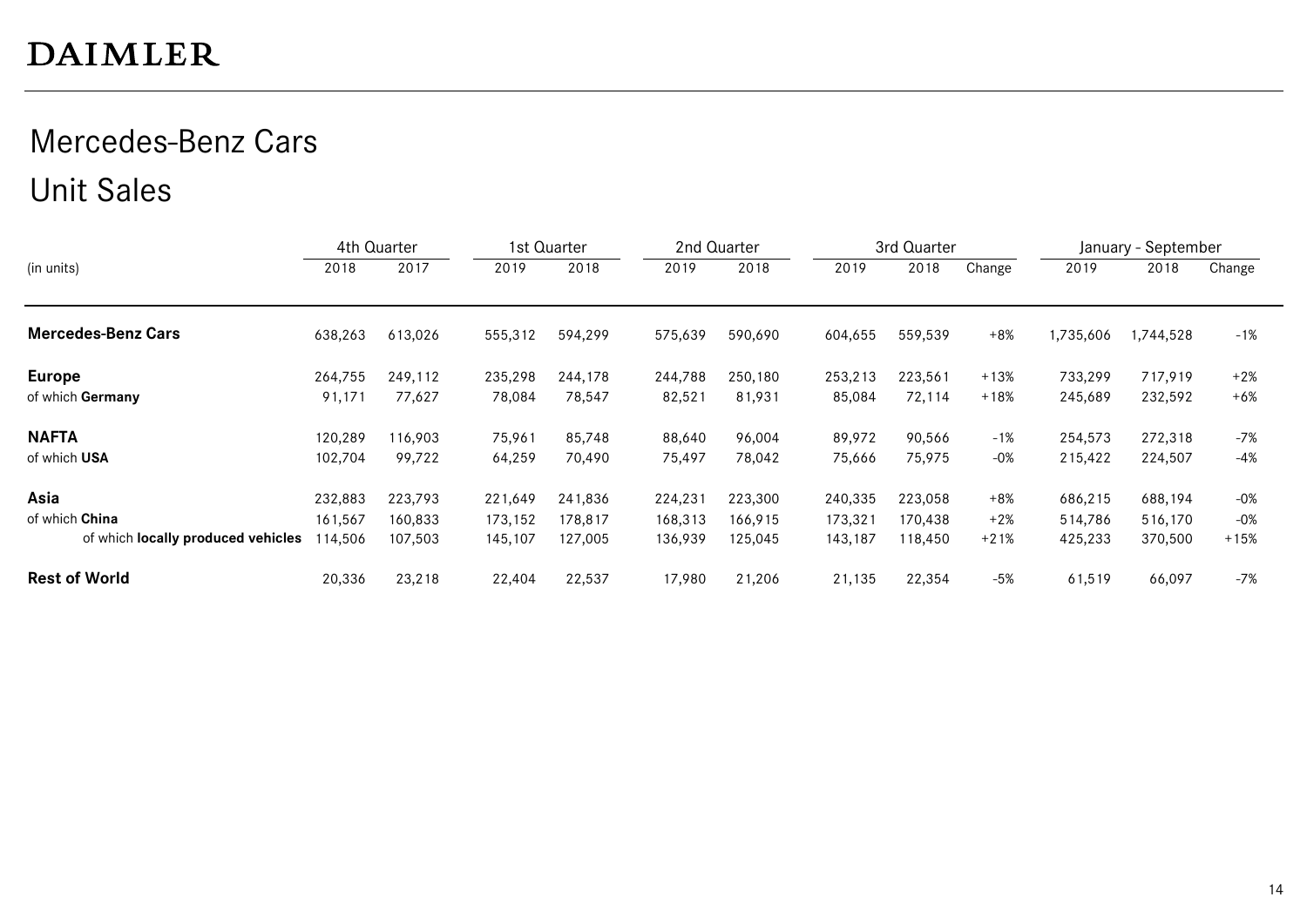#### Mercedes-Benz Cars Retail Sales

|                                                   |         | 4th Quarter |         | 1st Quarter |         | 2nd Quarter |         | 3rd Quarter |        |           | January - September |        |
|---------------------------------------------------|---------|-------------|---------|-------------|---------|-------------|---------|-------------|--------|-----------|---------------------|--------|
| (in units)                                        | 2018    | 2017        | 2019    | 2018        | 2019    | 2018        | 2019    | 2018        | Change | 2019      | 2018                | Change |
| <b>Mercedes-Benz Cars</b>                         | 627,601 | 606,503     | 587,921 | 625,030     | 607,126 | 629,462     | 617,972 | 556,979     | $+11%$ | 1,813,019 | 1,811,471           | $+0\%$ |
| <b>Europe</b>                                     | 270,020 | 258,322     | 248,175 | 262,342     | 262,126 | 266,847     | 259,584 | 235,033     | $+10%$ | 769,885   | 764,222             | $+1%$  |
| of which Germany                                  | 97,135  | 83,932      | 80,752  | 83,453      | 89,355  | 88,170      | 92,191  | 76,185      | $+21%$ | 262,298   | 247,808             | $+6%$  |
| <b>NAFTA</b>                                      | 106,585 | 111,869     | 84,416  | 94,056      | 90,702  | 98,628      | 90,990  | 81,351      | $+12%$ | 266,108   | 274,035             | $-3%$  |
| of which USA                                      | 90,853  | 95,456      | 71,397  | 78,874      | 76,493  | 80,661      | 76,806  | 66,847      | $+15%$ | 224,696   | 226,382             | -1%    |
| Asia                                              | 227,794 | 212,552     | 234,224 | 245,177     | 232,731 | 239,240     | 246,368 | 219,253     | $+12%$ | 713,323   | 703,670             | $+1%$  |
| of which China                                    | 159,517 | 152,394     | 178,123 | 176,310     | 174,199 | 176,570     | 184,439 | 167,906     | $+10%$ | 536,761   | 520,786             | $+3%$  |
| of which locally produced vehicles                | 111,424 | 104,189     | 142,237 | 122,887     | 141,559 | 128,089     | 153,754 | 123,408     | $+25%$ | 437,550   | 374,384             | $+17%$ |
| <b>Rest of World</b>                              | 23,202  | 23,760      | 21,106  | 23,455      | 21,567  | 24,747      | 21,030  | 21,342      | $-1%$  | 63,703    | 69,544              | -8%    |
| V-Class/X-Class<br>(included in MBC retail sales) | 22,065  | 17,648      | 18,051  | 16,940      | 19,310  | 21,964      | 19,253  | 15,818      | $+22%$ | 56,614    | 54,722              | +3%    |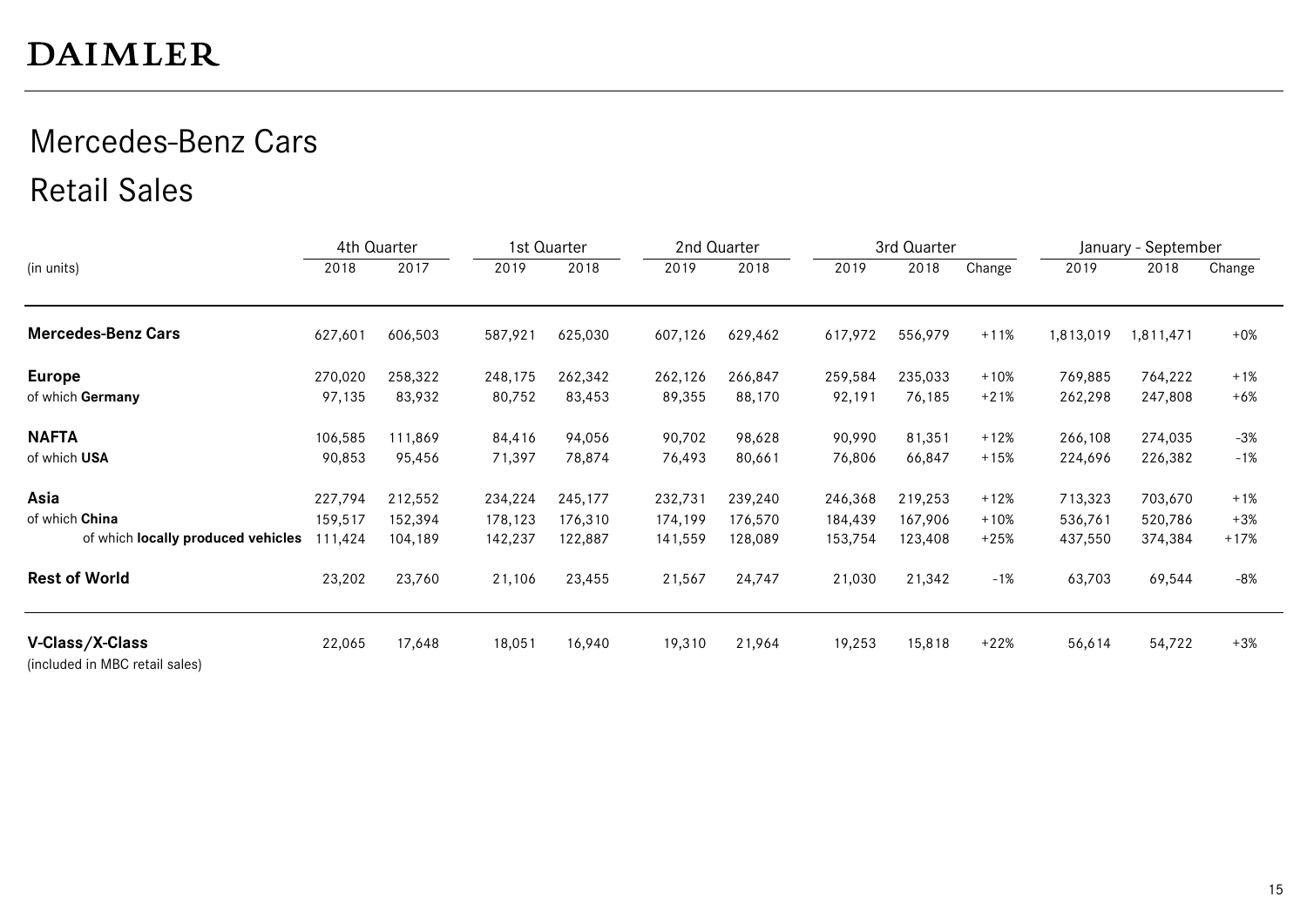### Mercedes-Benz Cars

#### Market Shares\*

|                       | 4th Quarter |      |      | 1st Quarter |      | 2nd Quarter |      | 3rd Quarter |                     |      | January - September |                     |
|-----------------------|-------------|------|------|-------------|------|-------------|------|-------------|---------------------|------|---------------------|---------------------|
| (in %)                | 2018        | 2017 | 2019 | 2018        | 2019 | 2018        | 2019 | 2018        | Change<br>in % pts. | 2019 | 2018                | Change<br>in % pts. |
| <b>European Union</b> | 7.5         | 6.3  | 6.2  | 5.9         | 6.4  | 5.8         | 7.0  | 5.6         | $+1.4$              | 6.5  | 5.8                 | $+0.7$              |
| of which Germany      | 12.5        | 10.3 | 10.1 | 10.0        | 9.9  | 9.9         | 10.5 | 9.8         | $+0.7$              | 10.3 | 9.9                 | $+0.4$              |
| <b>USA</b>            | 2.1         | 2.2  | 1.8  | 1.9         | 1.7  | 1.9         | 1.8  | 1.6         | $+0.2$              | 1.8  | 1.8                 | 0.0                 |
| China                 | 2.5         | 1.9  | 3.5  | 2.9         | 3.4  | 3.1         | 3.5  | 3.1         | $+0.4$              | 3.5  | 3.0                 | $+0.5$              |
| Japan                 | 1.9         | 1.9  | 1.4  | 1.4         | 1.5  | 1.6         | 1.5  | 1.6         | $-0.1$              | 1.5  | 1.5                 | 0.0                 |

\* Based on estimates in certain markets.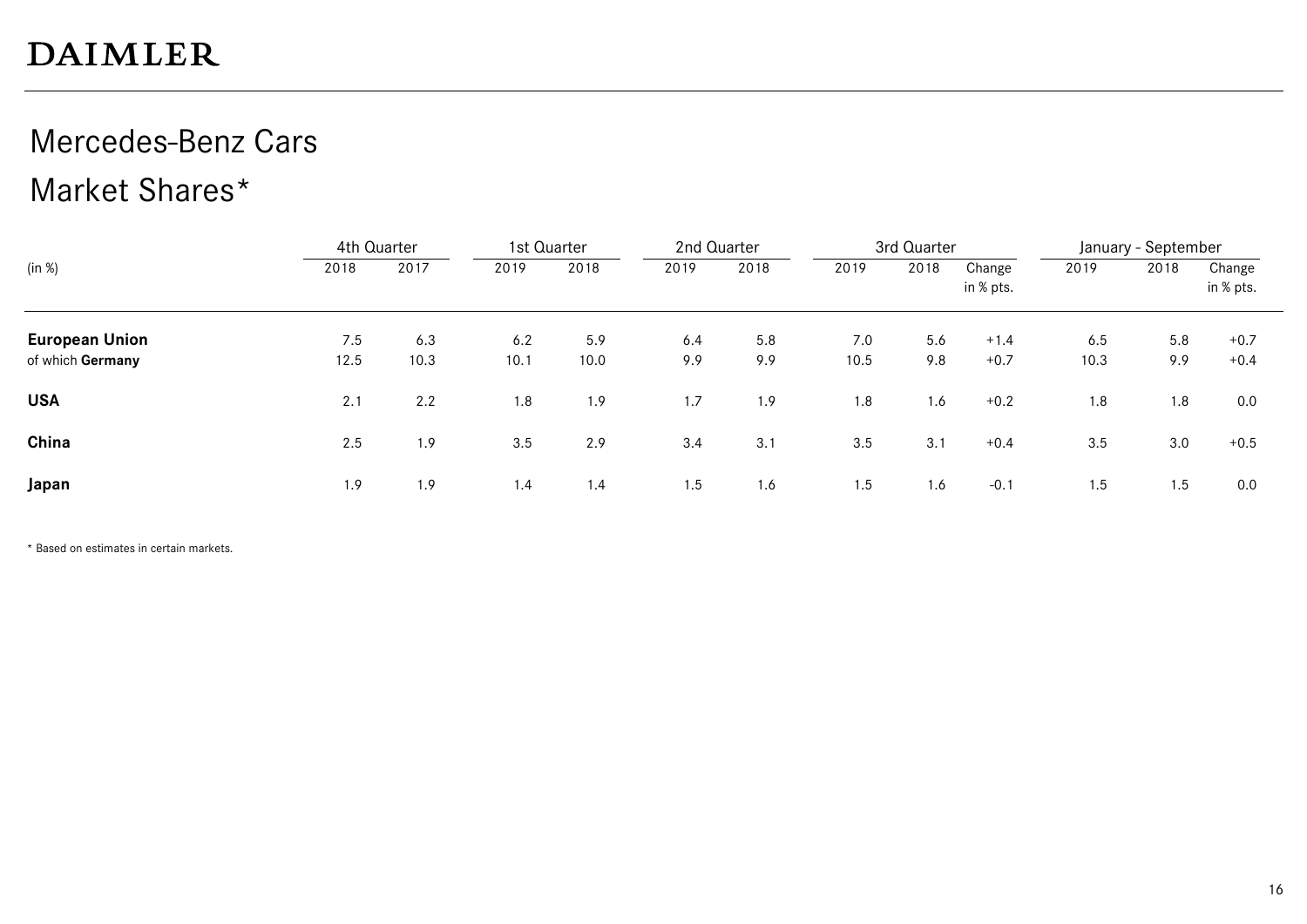### Daimler Trucks

#### **Overview**

|                                               | 4th Quarter |         |         | 1st Quarter |         | 2nd Quarter |         | 3rd Quarter |        |         | January - September |        |
|-----------------------------------------------|-------------|---------|---------|-------------|---------|-------------|---------|-------------|--------|---------|---------------------|--------|
|                                               | 2018        | 2017    | 2019    | 2018        | 2019    | 2018        | 2019    | 2018        | Change | 2019    | 2018                | Change |
|                                               |             |         |         |             |         |             |         |             |        |         |                     |        |
| <b>Incoming orders (units)</b>                | 132,346     | 145,811 | 101,376 | 183,761     | 96,190  | 143,963     | 91,974  | 129,330     | $-29%$ | 289,540 | 457,054             | -37%   |
| <b>Unit sales (units)</b>                     | 143,524     | 133,711 | 115,920 | 113,846     | 126,474 | 123,910     | 125,382 | 136,055     | $-8%$  | 367,776 | 373,811             | $-2%$  |
| <b>Retail sales (units)</b>                   | 147,616     | 138,499 | 115,024 | 112,222     | 121,748 | 123,260     | 123,334 | 124,927     | $-1%$  | 360,106 | 360,409             | $-0\%$ |
| <b>Production</b> (units)                     | 133,912     | 122,159 | 125,599 | 120,770     | 127,224 | 128,255     | 126,384 | 141,909     | $-11%$ | 379,207 | 390,934             | $-3%$  |
| <b>Revenue</b> <sup>*</sup> (millions of EUR) | 10,424      | 9,564   | 9,546   | 8,619       | 10,472  | 9,185       | 10,349  | 10,045      | $+3%$  | 30,367  | 27,849              | +9%    |
| <b>EBIT</b> * (millions of EUR)               | 710         | 559     | 582     | 647         | 725     | 546         | 774     | 850         | $-9%$  | 2,081   | 2,043               | $+2%$  |
| Return on sales* (%)                          | 6.8%        | 5.8%    | 6.1%    | 7.5%        | 6.9%    | 5.9%        | 7.5%    | 8.5%        |        | 6.9%    | 7.3%                |        |

\* The 2017 figures have been adjusted based on new IFRS 15 standards including cost of hedging (IFRS 9).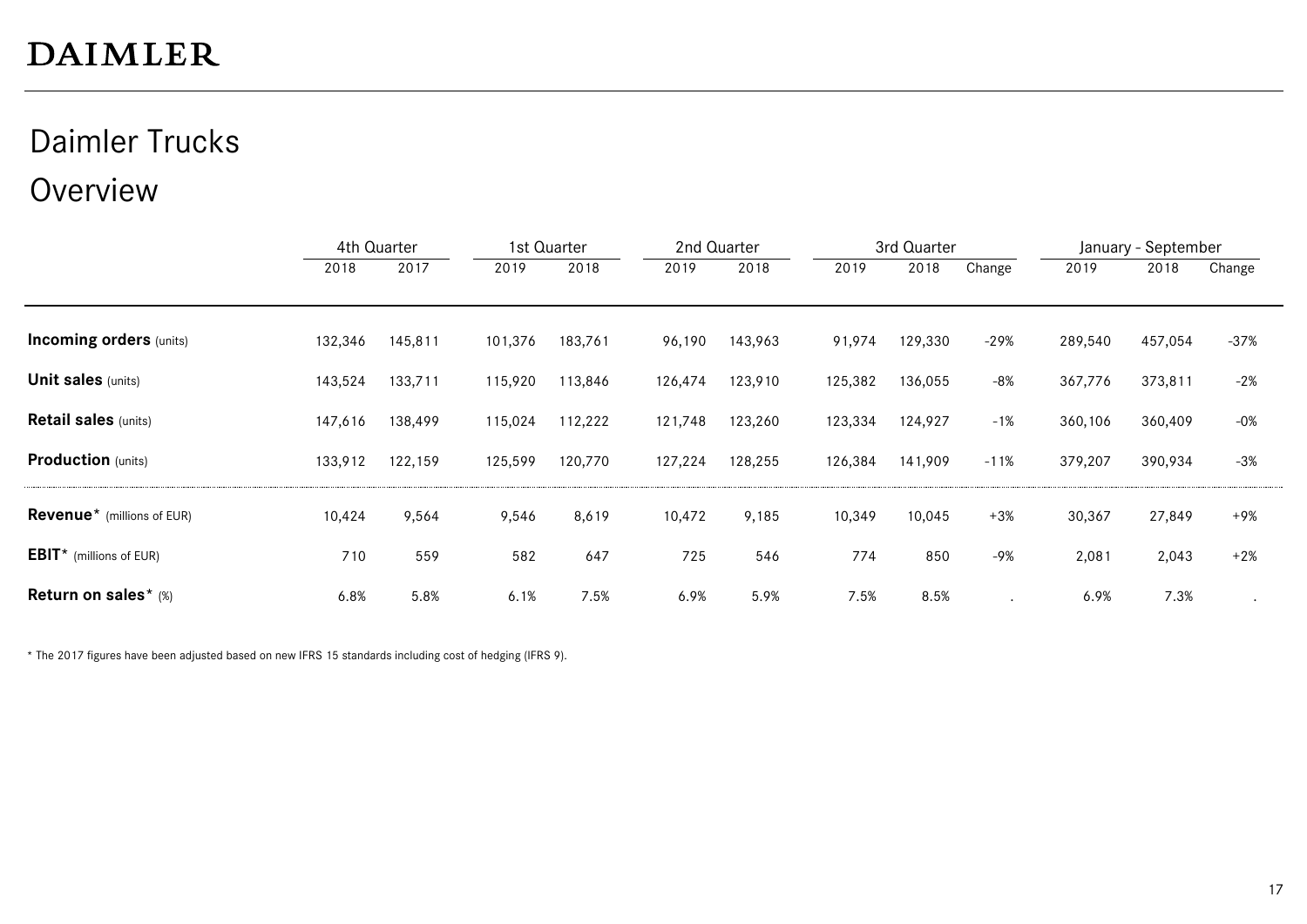#### Daimler Trucks Unit Sales

|                                      |         | 4th Quarter |         | 1st Quarter |         | 2nd Quarter |         | 3rd Quarter |        |         | January - September |        |
|--------------------------------------|---------|-------------|---------|-------------|---------|-------------|---------|-------------|--------|---------|---------------------|--------|
| (in units)                           | 2018    | 2017        | 2019    | 2018        | 2019    | 2018        | 2019    | 2018        | Change | 2019    | 2018                | Change |
| <b>Daimler Trucks</b>                | 143,524 | 133,711     | 115,920 | 113,846     | 126,474 | 123,910     | 125,382 | 136,055     | $-8%$  | 367,776 | 373,811             | $-2%$  |
| EU30*                                | 25,206  | 23,611      | 18,967  | 17,250      | 19,836  | 21,069      | 19,942  | 21,865      | -9%    | 58,745  | 60,184              | $-2%$  |
| of which Germany                     | 10,301  | 9,095       | 6,576   | 6, 112      | 7,846   | 7,838       | 8,616   | 8,688       | $-1%$  | 23,038  | 22,638              | $+2%$  |
| <b>NAFTA</b>                         | 51,808  | 44,523      | 47,825  | 40,822      | 54,533  | 44,347      | 53,240  | 52,690      | $+1%$  | 155,598 | 137,859             | $+13%$ |
| of which USA                         | 43,006  | 36,827      | 42,376  | 34,813      | 45,593  | 38,031      | 47,307  | 44,708      | $+6%$  | 135,276 | 117,552             | $+15%$ |
| Latin America (excl. Mexico)         | 11,077  | 9,213       | 8,677   | 9,370       | 10,215  | 7,913       | 11,569  | 9,795       | $+18%$ | 30,461  | 27,078              | $+12%$ |
| of which Brazil                      | 7,004   | 4,378       | 6,097   | 4,027       | 7,301   | 4,421       | 8,157   | 5,951       | $+37%$ | 21,555  | 14,399              | $+50%$ |
| Asia                                 | 44,493  | 42,974      | 34,307  | 37,675      | 33,982  | 40,271      | 33,550  | 42,298      | $-21%$ | 101,839 | 120,244             | $-15%$ |
| of which Japan                       | 10,947  | 11,182      | 10,975  | 11,974      | 10,048  | 10,386      | 11,683  | 10,720      | $+9%$  | 32,706  | 33,080              | $-1%$  |
| Indonesia                            | 17,551  | 13,727      | 7,808   | 12,497      | 9,961   | 16,429      | 9,838   | 17,751      | $-45%$ | 27,607  | 46,677              | $-41%$ |
| India                                | 5,293   | 4,572       | 5,549   | 6,191       | 3,840   | 5,796       | 2,672   | 5,252       | $-49%$ | 12,061  | 17,239              | $-30%$ |
| <b>Rest of World</b>                 | 10,940  | 13,390      | 6,144   | 8,729       | 7,908   | 10,310      | 7,081   | 9,407       | $-25%$ | 21,133  | 28,446              | $-26%$ |
| <b>BFDA</b> - Beijing Foton Daimler  |         |             |         |             |         |             |         |             |        |         |                     |        |
| Automotive Co. Ltd. (Auman Trucks)   | 23,804  | 27,298      | 22,675  | 24,009      | 22,902  | 32,580      | 18,169  | 22,971      | $-21%$ | 63,746  | 79,560              | $-20%$ |
| <b>Daimler Trucks including BFDA</b> | 167,328 | 161,009     | 138,595 | 137,855     | 149,376 | 156,490     | 143,551 | 159,026     | $-10%$ | 431,522 | 453,371             | $-5%$  |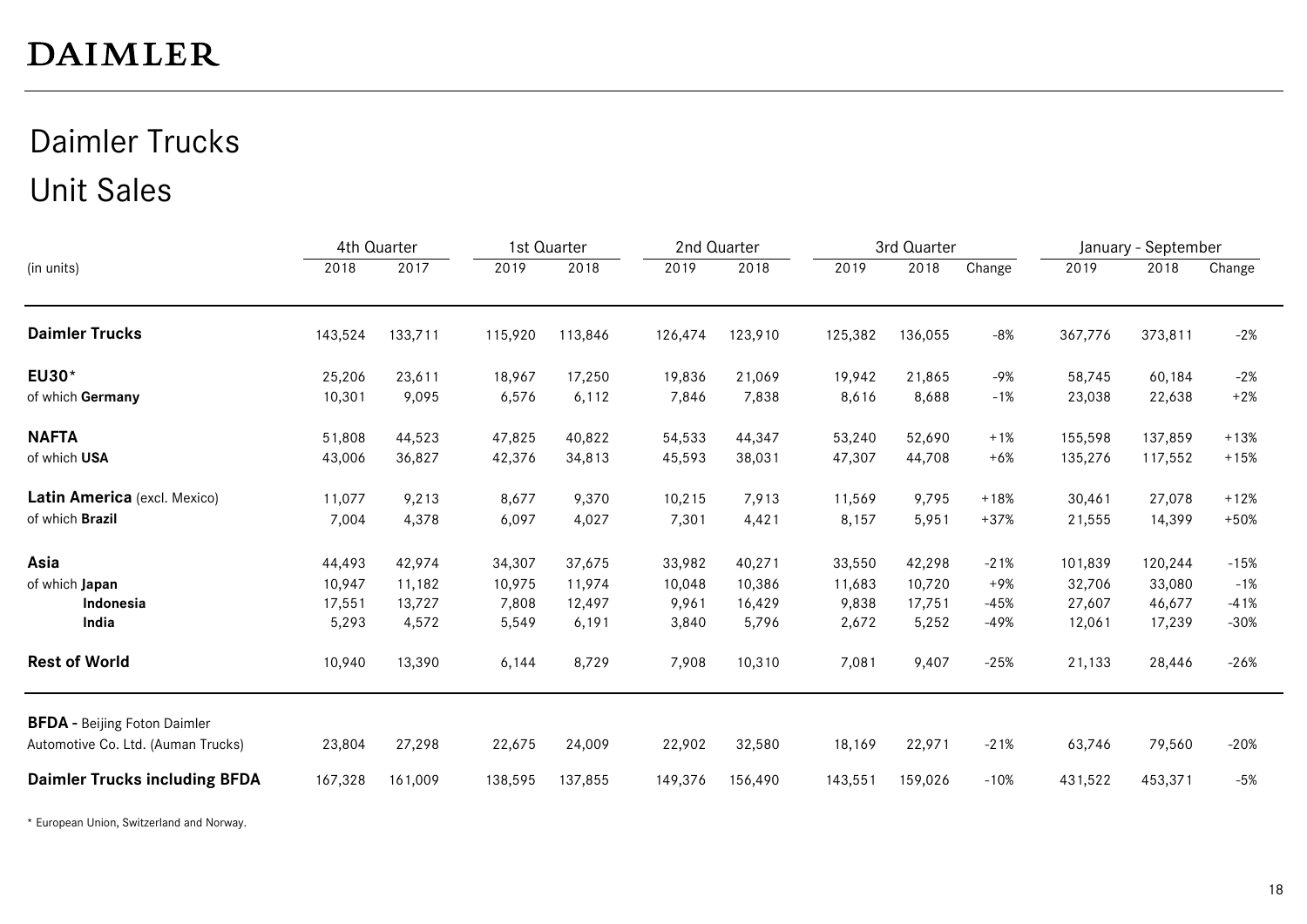#### Daimler Trucks Retail Sales

|                              |         | 4th Quarter |         | 1st Quarter |         | 2nd Quarter |         | 3rd Quarter |        |         | January - September |        |
|------------------------------|---------|-------------|---------|-------------|---------|-------------|---------|-------------|--------|---------|---------------------|--------|
| (in units)                   | 2018    | 2017        | 2019    | 2018        | 2019    | 2018        | 2019    | 2018        | Change | 2019    | 2018                | Change |
| <b>Daimler Trucks</b>        | 147,616 | 138,499     | 115,024 | 112,222     | 121,748 | 123,260     | 123,334 | 124,927     | $-1%$  | 360,106 | 360,409             | $-0%$  |
| EU30*                        | 25,104  | 24,000      | 18,679  | 18,624      | 22,066  | 20,815      | 18,571  | 20,595      | $-10%$ | 59,316  | 60,034              | $-1%$  |
| of which Germany             | 10,301  | 9,095       | 6,576   | 6,112       | 7,846   | 7,838       | 8,616   | 8,688       | $-1%$  | 23,038  | 22,638              | $+2%$  |
| <b>NAFTA</b>                 | 53,093  | 47,603      | 47,411  | 39,387      | 50,312  | 44,332      | 51,443  | 49,303      | $+4%$  | 149,166 | 133,022             | $+12%$ |
| of which USA                 | 44,105  | 39,378      | 41,976  | 34,547      | 41,498  | 37,321      | 46,352  | 41,829      | $+11%$ | 129,826 | 113,697             | $+14%$ |
| Latin America (excl. Mexico) | 10,682  | 8,966       | 8,171   | 8,749       | 9,913   | 8,236       | 11,266  | 10,038      | $+12%$ | 29,350  | 27,023              | +9%    |
| of which Brazil              | 6,634   | 4,068       | 5,597   | 3,542       | 7,057   | 4,567       | 8,068   | 6,020       | $+34%$ | 20,722  | 14,129              | $+47%$ |
| Asia                         | 46,034  | 43,367      | 34,873  | 38,056      | 32,115  | 39,732      | 35,065  | 36,295      | $-3%$  | 102,053 | 114,083             | $-11%$ |
| of which Japan               | 10,827  | 11,299      | 11,046  | 11,962      | 9,961   | 10,265      | 12,109  | 10,511      | $+15%$ | 33,116  | 32,738              | $+1%$  |
| Indonesia                    | 17,045  | 13,958      | 9,766   | 12,317      | 8,950   | 14,797      | 10,943  | 11,941      | -8%    | 29,659  | 39,055              | $-24%$ |
| India                        | 5,270   | 4,825       | 4,469   | 5,759       | 4,053   | 5,534       | 3,548   | 4,946       | $-28%$ | 12,070  | 16,239              | $-26%$ |
| <b>Rest of World</b>         | 12,703  | 14,563      | 5,890   | 7,406       | 7,342   | 10,145      | 6,989   | 8,696       | $-20%$ | 20,221  | 26,247              | $-23%$ |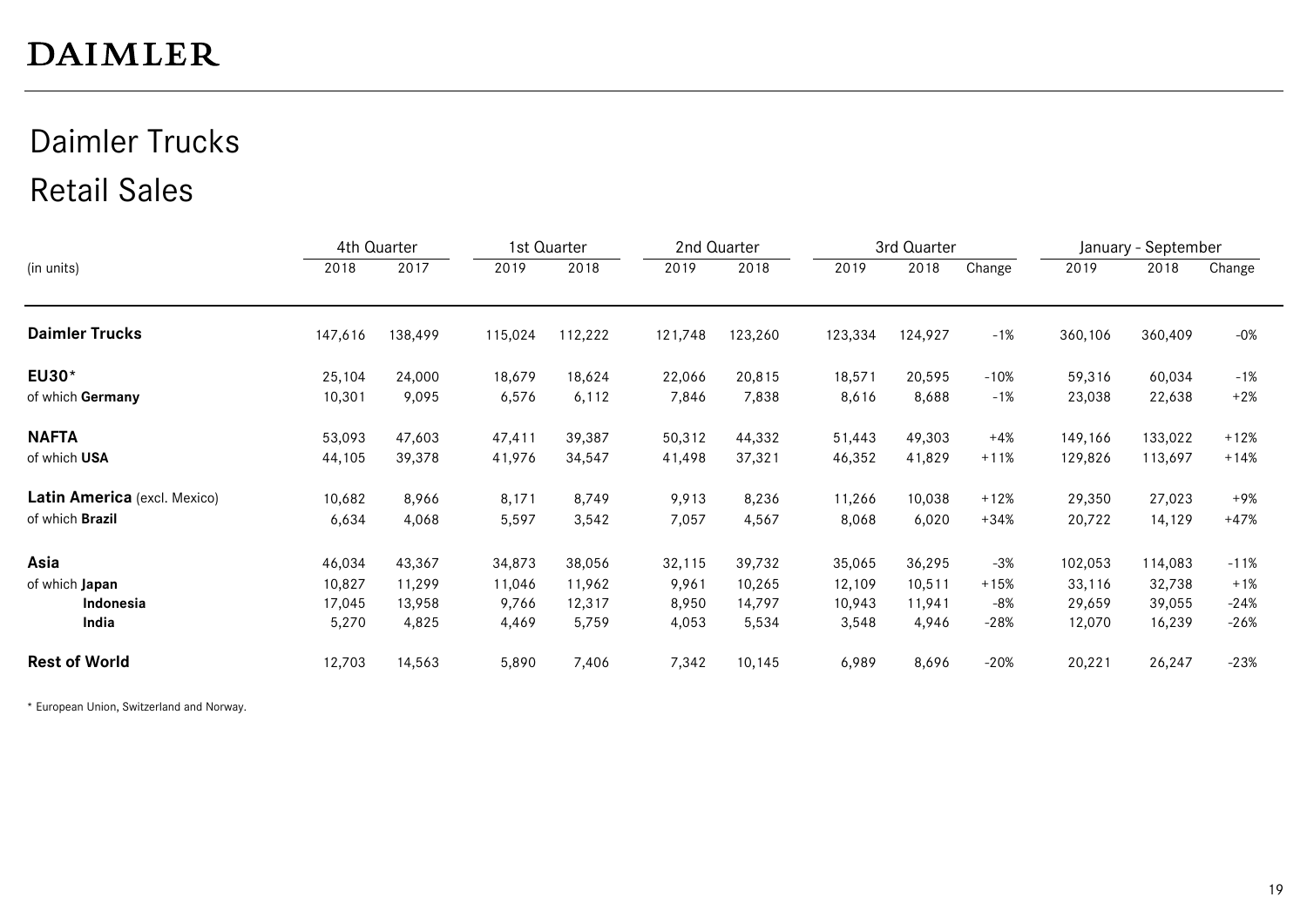### Daimler Trucks Incoming Orders

|                              |         | 4th Quarter |         | 1st Quarter |        | 2nd Quarter |        | 3rd Quarter |        |         | January - September |        |
|------------------------------|---------|-------------|---------|-------------|--------|-------------|--------|-------------|--------|---------|---------------------|--------|
| (in units)                   | 2018    | 2017        | 2019    | 2018        | 2019   | 2018        | 2019   | 2018        | Change | 2019    | 2018                | Change |
| <b>Daimler Trucks</b>        | 132,346 | 145,811     | 101,376 | 183,761     | 96,190 | 143,963     | 91,974 | 129,330     | $-29%$ | 289,540 | 457,054             | $-37%$ |
| EU30*                        | 29,039  | 22,887      | 20,474  | 23,733      | 18,493 | 21,391      | 12,103 | 17,665      | $-31%$ | 51,070  | 62,789              | -19%   |
| of which Germany             | 10,466  | 8,202       | 8,763   | 10,009      | 6,865  | 8,520       | 5,179  | 7,457       | $-31%$ | 20,807  | 25,986              | $-20%$ |
| <b>NAFTA</b>                 | 54,276  | 62,889      | 27,009  | 88,646      | 28,045 | 62,719      | 26,038 | 50,549      | -48%   | 81,092  | 201,914             | -60%   |
| of which USA                 | 46,106  | 56,151      | 24,246  | 72,236      | 23,589 | 52,388      | 22,597 | 49,511      | -54%   | 70,432  | 174,135             | -60%   |
| Latin America (excl. Mexico) | 9,702   | 8,398       | 8,628   | 7,990       | 10,128 | 7,985       | 11,961 | 9,247       | $+29%$ | 30,717  | 25,222              | $+22%$ |
| of which Brazil              | 7,004   | 4,378       | 6,097   | 4,027       | 7,301  | 4,421       | 8,157  | 5,951       | $+37%$ | 21,555  | 14,399              | $+50%$ |
| Asia                         | 32,471  | 39,736      | 38,561  | 50,524      | 32,825 | 40,825      | 35,426 | 39,678      | $-11%$ | 106,812 | 131,027             | $-18%$ |
| of which Japan               | 10,841  | 11,978      | 12,189  | 12,379      | 11,162 | 12,307      | 10,422 | 10,725      | -3%    | 33,773  | 35,411              | -5%    |
| Indonesia                    | 7,244   | 15,572      | 13,070  | 18,544      | 8,211  | 16,132      | 10,753 | 11,994      | $-10%$ | 32,034  | 46,670              | $-31%$ |
| India                        | 5,000   | 3,840       | 5,825   | 9,623       | 3,073  | 2,528       | 4,201  | 5,425       | -23%   | 13,099  | 17,576              | -25%   |
| <b>Rest of World</b>         | 6,858   | 11,901      | 6,704   | 12,868      | 6,699  | 11,043      | 6,446  | 12,191      | -47%   | 19,849  | 36,102              | -45%   |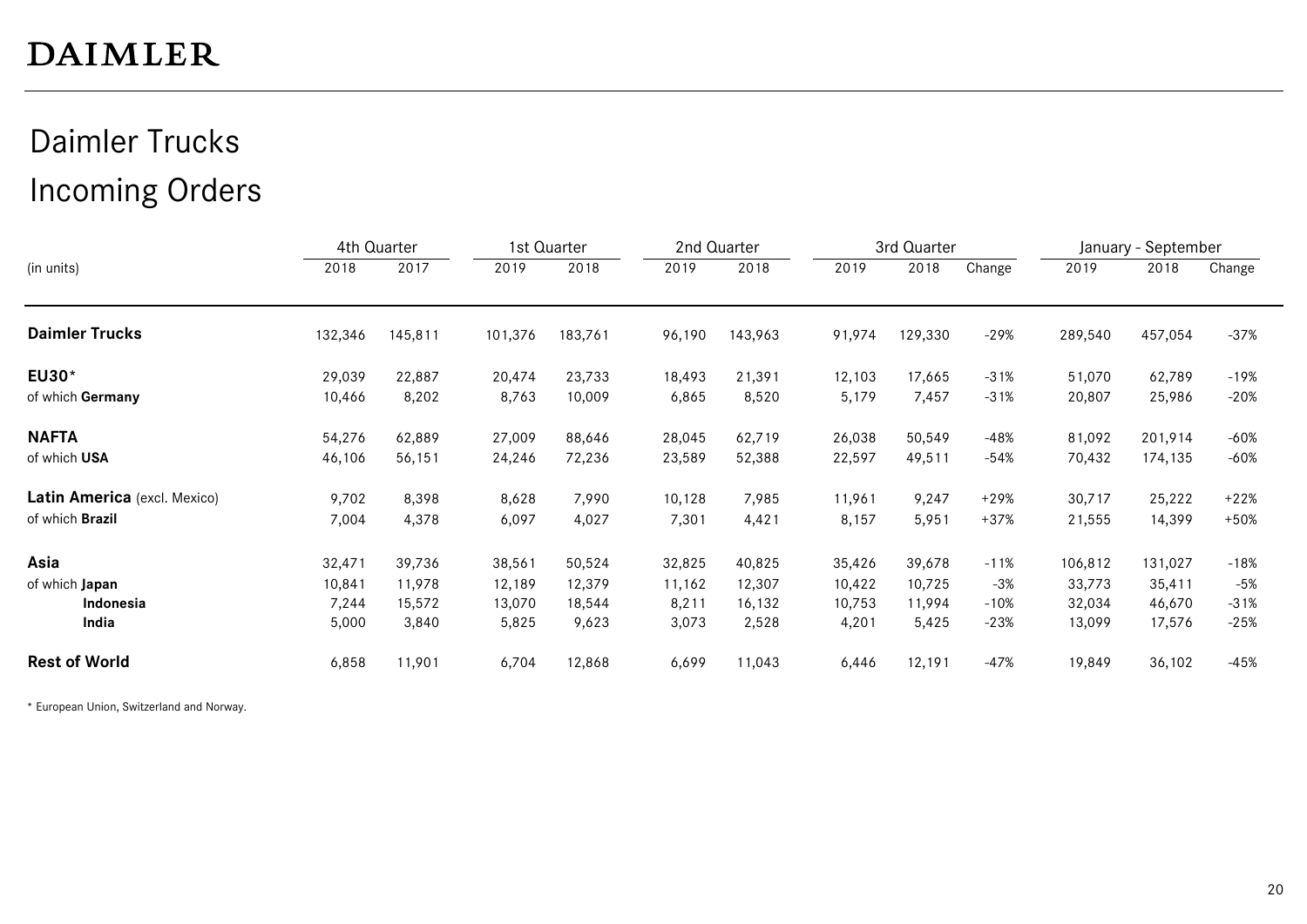#### Daimler Trucks Market Shares\*

|                               | 4th Quarter |      |      | 1st Quarter | 2nd Quarter |      |      | 3rd Quarter |                     |      | January - September |                     |
|-------------------------------|-------------|------|------|-------------|-------------|------|------|-------------|---------------------|------|---------------------|---------------------|
| (in %)                        | 2018        | 2017 | 2019 | 2018        | 2019        | 2018 | 2019 | 2018        | Change<br>in % pts. | 2019 | 2018                | Change<br>in % pts. |
| Trucks Europe / Latin America |             |      |      |             |             |      |      |             |                     |      |                     |                     |
| (Mercedes-Benz)               |             |      |      |             |             |      |      |             |                     |      |                     |                     |
| $EUSO**$ HDT/MDT              | 21.6        | 21.2 | 19.6 | 18.3        | 19.2        | 19.8 | 20.1 | 21.4        | $-1.3$              | 19.6 | 20.0                | $-0.4$              |
| Germany HDT/MDT               | 39.2        | 36.7 | 34.5 | 33.2        | 32.3        | 34.5 | 35.0 | 37.1        | $-2.1$              | 33.8 | 35.2                | $-1.4$              |
| Brazil HDT/MDT                | 29.1        | 25.7 | 30.5 | 29.4        | 30.2        | 27.2 | 29.2 | 26.1        | $+3.1$              | 29.9 | 27.1                | $+2.8$              |
| <b>Trucks North America</b>   |             |      |      |             |             |      |      |             |                     |      |                     |                     |
| (Freightliner/Western Star)   |             |      |      |             |             |      |      |             |                     |      |                     |                     |
| <b>NAFTA Class 8</b>          | 38.4        | 40.5 | 44.6 | 40.1        | 37.3        | 37.7 | 36.5 | 39.6        | $-3.1$              | 38.6 | 39.0                | $-0.4$              |
| NAFTA Class 6-7               | 35.1        | 40.9 | 39.7 | 44.0        | 31.1        | 38.9 | 29.6 | 36.6        | $-7.0$              | 32.5 | 39.1                | $-6.6$              |
| <b>Trucks Asia</b>            |             |      |      |             |             |      |      |             |                     |      |                     |                     |
| (FUSO)                        |             |      |      |             |             |      |      |             |                     |      |                     |                     |
| Japan Trucks Total            | 18.5        | 21.3 | 17.0 | 18.7        | 18.7        | 20.4 | 18.3 | 19.6        | $-1.3$              | 18.1 | 19.8                | $-1.7$              |
| (BharatBenz)                  |             |      |      |             |             |      |      |             |                     |      |                     |                     |
| India*** >9t                  | 5.7         | 5.5  | 5.7  | 5.9         | 5.4         | 6.1  | 6.7  | 6.1         | $+0.6$              | 5.8  | 6.1                 | $-0.3$              |

\* Based on estimates in certain markets.

\*\* European Union including Switzerland and Norway.

\*\*\* Market shares in India adjusted due to methodic change.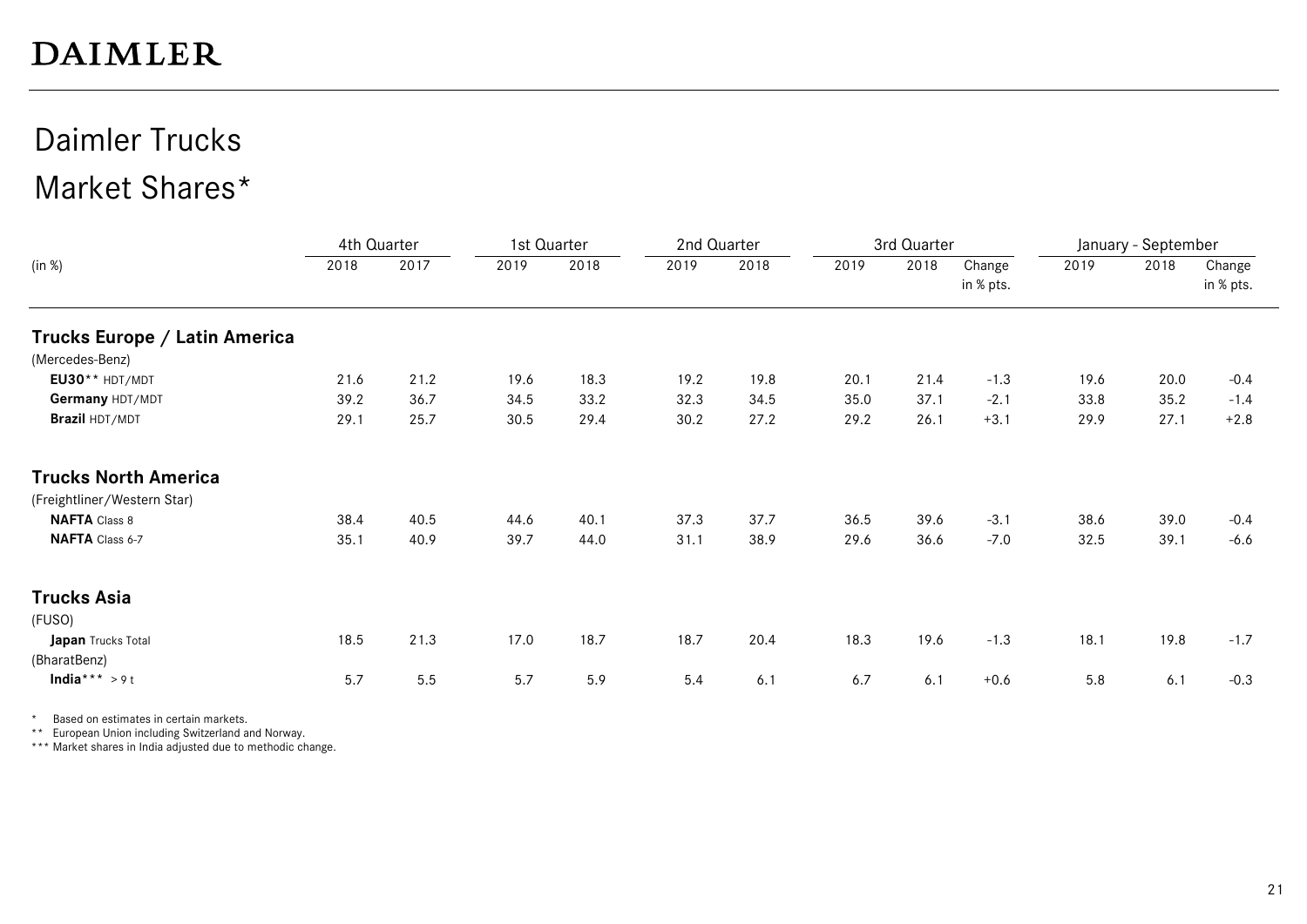#### Mercedes-Benz Vans

Overview

|                                                                      |         | 4th Quarter |         | 1st Quarter |          | 2nd Quarter |         | 3rd Quarter |                      |          | January - September |           |
|----------------------------------------------------------------------|---------|-------------|---------|-------------|----------|-------------|---------|-------------|----------------------|----------|---------------------|-----------|
|                                                                      | 2018    | 2017        | 2019    | 2018        | 2019     | 2018        | 2019    | 2018        | Change               | 2019     | 2018                | Change    |
| <b>Unit sales (units)</b>                                            | 126,088 | 117,748     | 97,038  | 93,016      | 111,118  | 110,883     | 100,332 | 91,414      | $+10%$               | 308,488  | 295,313             | $+4%$     |
| <b>Retail sales (units)</b>                                          | 103,142 | 96,756      | 75,871  | 74,194      | 93,407   | 84,606      | 86,261  | 72,130      | $+20%$               | 255,539  | 230,930             | $+11%$    |
| <b>Production</b> (units)                                            | 105,527 | 115,308     | 111,598 | 109,996     | 115,789  | 127,444     | 91,669  | 97,347      | $-6%$                | 319,056  | 334,787             | $-5%$     |
| <b>Revenue</b> <sup>*</sup> (millions of EUR)                        | 3,978   | 3,769       | 3,369   | 3,098       | 3,654    | 3,511       | 3,485   | 3,039       | $+15%$               | 10,508   | 9,648               | +9%       |
| <b>EBIT</b> * (millions of EUR)                                      | 81      | 247         | $-98$   | 172         | $-2,050$ | 152         | 113     | $-93$       |                      | $-2,035$ | 231                 |           |
| Return on sales* (%)                                                 | 2.0%    | 6.6%        | $-2.9%$ | 5.6%        | $-56.1%$ | 4.3%        | 3.2%    | $-3.1%$     | $\ddot{\phantom{a}}$ | $-19.4%$ | 2.4%                | $\bullet$ |
| V-Class/X-Class retail sales<br>(excluded from MB Vans retail sales) | 22,065  | 17,648      | 18,051  | 16,940      | 19,310   | 21,964      | 19,253  | 15,818      | $+22%$               | 56,614   | 54,722              | $+3%$     |

\* The 2017 figures have been adjusted based on new IFRS 15 standards including cost of hedging (IFRS 9).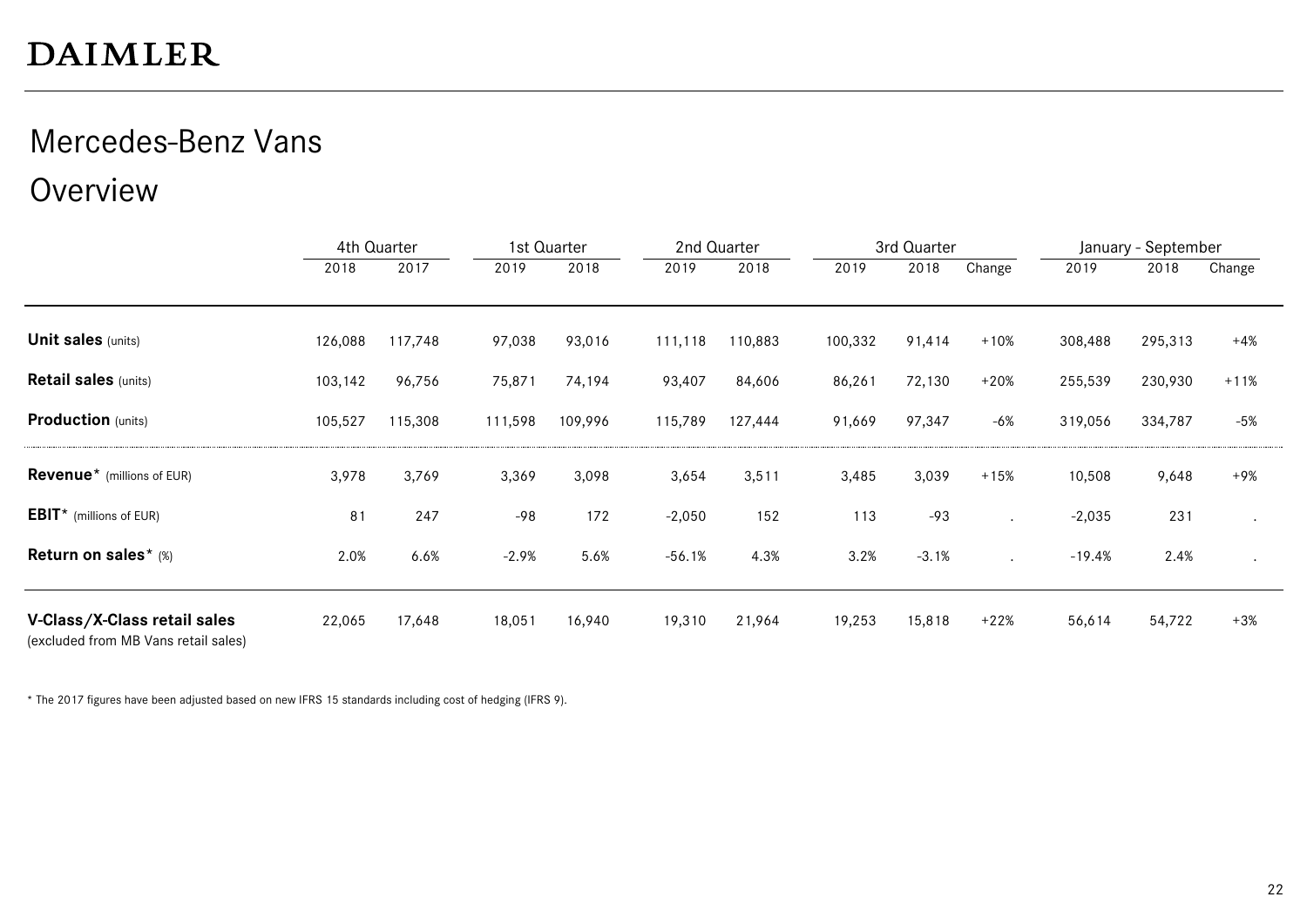#### Mercedes-Benz Vans Unit Sales

|                              |         | 4th Quarter | 1st Quarter |        |         | 2nd Quarter |         | 3rd Quarter |        |         | January - September |        |
|------------------------------|---------|-------------|-------------|--------|---------|-------------|---------|-------------|--------|---------|---------------------|--------|
|                              | 2018    | 2017        | 2019        | 2018   | 2019    | 2018        | 2019    | 2018        | Change | 2019    | 2018                | Change |
| Wholesales (in units)        | 126,088 | 117,748     | 97,038      | 93,016 | 111,118 | 110,883     | 100,332 | 91,414      | $+10%$ | 308,488 | 295,313             | $+4%$  |
| EU30*                        | 89,514  | 83,435      | 66,557      | 60,418 | 78,622  | 71,318      | 65,523  | 57,019      | $+15%$ | 210,702 | 188,755             | $+12%$ |
| of which Germany             | 34,444  | 33,688      | 22,384      | 22,343 | 32,670  | 28,083      | 28,863  | 22,397      | $+29%$ | 83,917  | 72,823              | $+15%$ |
| <b>NAFTA</b>                 | 13,351  | 11,699      | 11,671      | 11,272 | 12,338  | 13,180      | 14,057  | 13,048      | $+8%$  | 38,066  | 37,500              | $+2%$  |
| of which USA                 | 10,485  | 9,358       | 8,846       | 8,750  | 8,668   | 9,872       | 11,602  | 9,634       | $+20%$ | 29,116  | 28,256              | $+3%$  |
| Latin America (excl. Mexico) | 6,272   | 4,410       | 4,174       | 3,821  | 4,902   | 3,990       | 4,444   | 4,652       | -4%    | 13,520  | 12,463              | $+8%$  |
| Asia                         | 9,569   | 8,892       | 8,971       | 9,253  | 9,072   | 10,816      | 10,113  | 9,141       | $+11%$ | 28,156  | 29,210              | $-4%$  |
| of which China               | 7,676   | 6,327       | 6,131       | 6,540  | 7,134   | 7,471       | 8,516   | 7,381       | $+15%$ | 21,781  | 21,392              | $+2%$  |
| <b>Rest of World</b>         | 7,382   | 9,312       | 5,665       | 8,252  | 6,184   | 11,579      | 6,195   | 7,554       | $-18%$ | 18,044  | 27,385              | $-34%$ |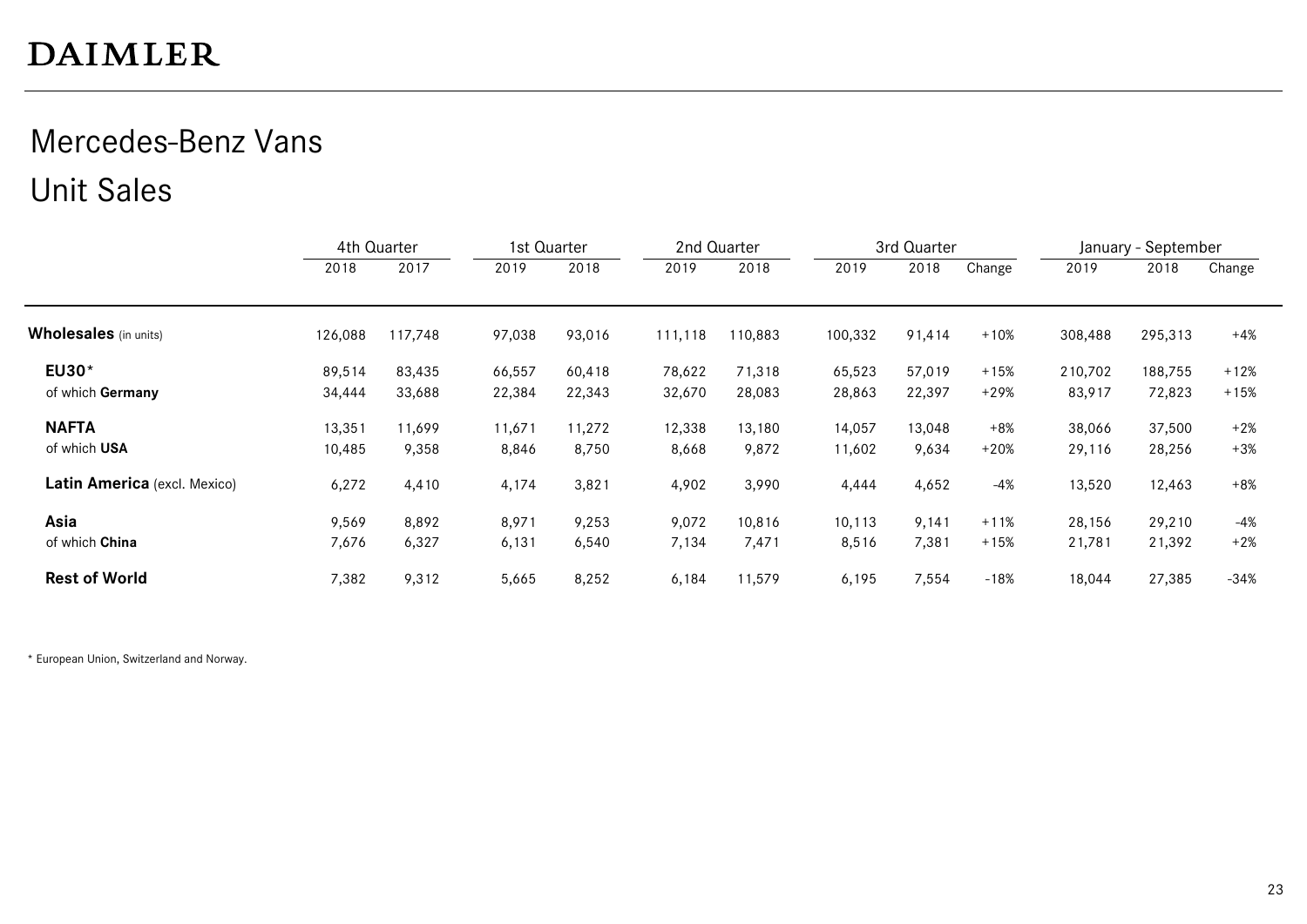#### Mercedes-Benz Vans Retail Sales and Market Shares

|                                                         | 4th Quarter |        | 1st Quarter |        | 2nd Quarter |        |        | 3rd Quarter |             |         | January - September |             |
|---------------------------------------------------------|-------------|--------|-------------|--------|-------------|--------|--------|-------------|-------------|---------|---------------------|-------------|
|                                                         | 2018        | 2017   | 2019        | 2018   | 2019        | 2018   | 2019   | 2018        | Change      | 2019    | 2018                | Change      |
| <b>Retail sales</b> (in units)                          | 103,142     | 96,756 | 75,871      | 74,194 | 93,407      | 84,606 | 86,261 | 72,130      | $+20%$      | 255,539 | 230,930             | $+11%$      |
| EU30*                                                   | 74,119      | 68,021 | 53,453      | 49,127 | 68,836      | 56,845 | 57,075 | 43,620      | $+31%$      | 179,364 | 149,592             | $+20%$      |
| of which Germany                                        | 27,371      | 27,327 | 17,453      | 17,225 | 26,568      | 21,891 | 21,845 | 17,708      | $+23%$      | 65,866  | 56,824              | $+16%$      |
| <b>NAFTA</b>                                            | 12,374      | 12,051 | 9,665       | 10,391 | 11,661      | 11,707 | 15,431 | 14,307      | $+8%$       | 36,757  | 36,405              | $+1%$       |
| of which USA                                            | 10,154      | 9,767  | 7,476       | 8,186  | 8,549       | 8,724  | 12,821 | 11,113      | $+15%$      | 28,846  | 28,023              | $+3%$       |
| Latin America (excl. Mexico)                            | 5,125       | 4,151  | 4,254       | 3,744  | 4,431       | 4,217  | 4,774  | 4,332       | $+10%$      | 13,459  | 12,293              | $+9%$       |
| Asia                                                    | 4,705       | 4,056  | 4,214       | 3,888  | 3,992       | 3,921  | 4,671  | 3,709       | $+26%$      | 12,877  | 11,518              | $+12%$      |
| of which China                                          | 3,609       | 3,029  | 2,846       | 2,708  | 3,057       | 2,926  | 3,476  | 2,689       | $+29%$      | 9,379   | 8,323               | $+13%$      |
| <b>Rest of World</b>                                    | 6,819       | 8,477  | 4,285       | 7,044  | 4,487       | 7,916  | 4,310  | 6,162       | $-30%$      | 13,082  | 21,122              | $-38%$      |
| V-Class/X-Class<br>(excluded from MB Vans retail sales) | 22,065      | 17,648 | 18,051      | 16,940 | 19,310      | 21,964 | 19,253 | 15,818      | $+22%$      | 56,614  | 54,722              | $+3%$       |
| Market shares** (in percent)                            |             |        |             |        |             |        |        |             |             |         |                     |             |
| EU30* small                                             | 3.1         | 3.3    | 2.6         | 2.9    | 2.7         | 3.3    | 2.2    | 3.2         | $-1.0$ pts. | 2.5     | 3.1                 | $-0.6$ pts. |
| EU30* midsize/large                                     | 18.9        | 17.8   | 15.1        | 15.3   | 16.0        | 14.2   | 17.2   | 12.7        | $+4.5$ pts. | 16.1    | 14.1                | $+2.0$ pts. |
| Germany midsize/large                                   | 30.5        | 30.9   | 23.3        | 25.6   | 24.5        | 22.6   | 27.5   | 22.5        | $+5.0$ pts. | 25.1    | 23.4                | $+1.7$ pts. |
| <b>USA</b> large                                        | 9.0         | 8.2    | 6.6         | 7.8    | 6.8         | 7.2    | 12.2   | 9.9         | $+2.3$ pts. | 8.5     | 8.3                 | $+0.2$ pts. |

\* European Union, Switzerland and Norway.

\*\* Based on estimates in certain markets.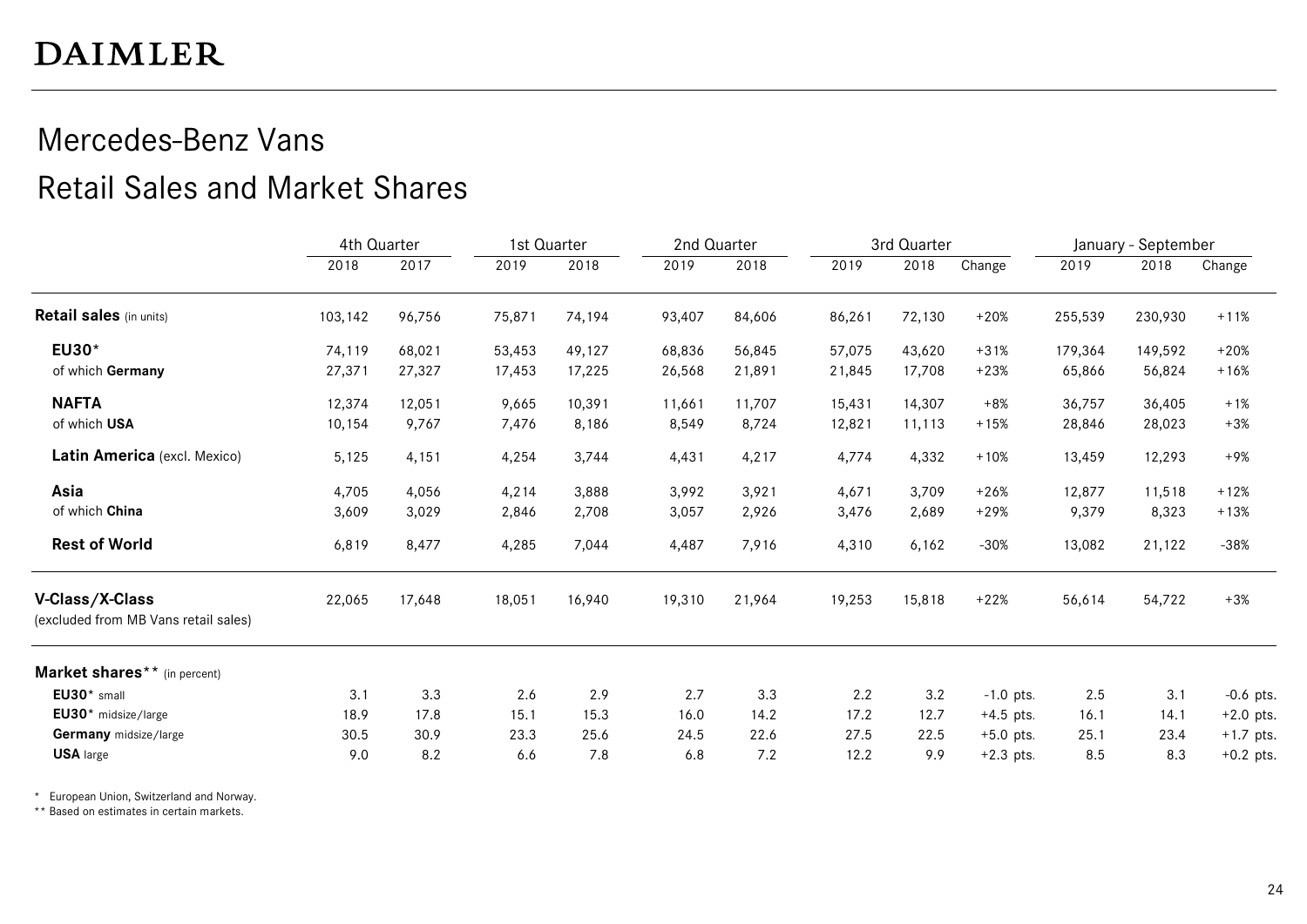#### Daimler Buses

#### Overview

|                                                | 4th Quarter |       | 1st Quarter |       | 2nd Quarter |       | 3rd Quarter |       |         | January - September |        |        |  |
|------------------------------------------------|-------------|-------|-------------|-------|-------------|-------|-------------|-------|---------|---------------------|--------|--------|--|
|                                                | 2018        | 2017  | 2019        | 2018  | 2019        | 2018  | 2019        | 2018  | Change  | 2019                | 2018   | Change |  |
|                                                |             |       |             |       |             |       |             |       |         |                     |        |        |  |
| Unit sales* (units)                            | 9,881       | 8,555 | 5,526       | 5,744 | 8,435       | 7,522 | 8,957       | 7,741 | $+16%$  | 22,918              | 21,007 | +9%    |  |
| <b>Production</b> (units)                      | 7,182       | 6,873 | 6,972       | 6,924 | 8,670       | 8,620 | 8,417       | 8,507 | $-1%$   | 24,059              | 24,051 | $+0\%$ |  |
| <b>Revenue</b> <sup>**</sup> (millions of EUR) | 1,540       | 1,348 | 785         | 850   | 1,268       | 1,075 | 1,231       | 1,064 | $+16%$  | 3,284               | 2,989  | $+10%$ |  |
| <b>EBIT</b> ** (millions of EUR)               | 132         | 99    | $-21$       | 37    | 106         | 66    | 79          | 30    | $+163%$ | 164                 | 133    | $+23%$ |  |
| Return on sales ** $(*)$                       | 8.6%        | 7.3%  | $-2.7%$     | 4.4%  | 8.4%        | 6.1%  | 6.4%        | 2.8%  |         | 5.0%                | 4.4%   |        |  |

\* Due to the sales structure, retail sales correspond with wholesales.

\*\* The 2017 figures have been adjusted based on new IFRS 15 standards including cost of hedging (IFRS 9).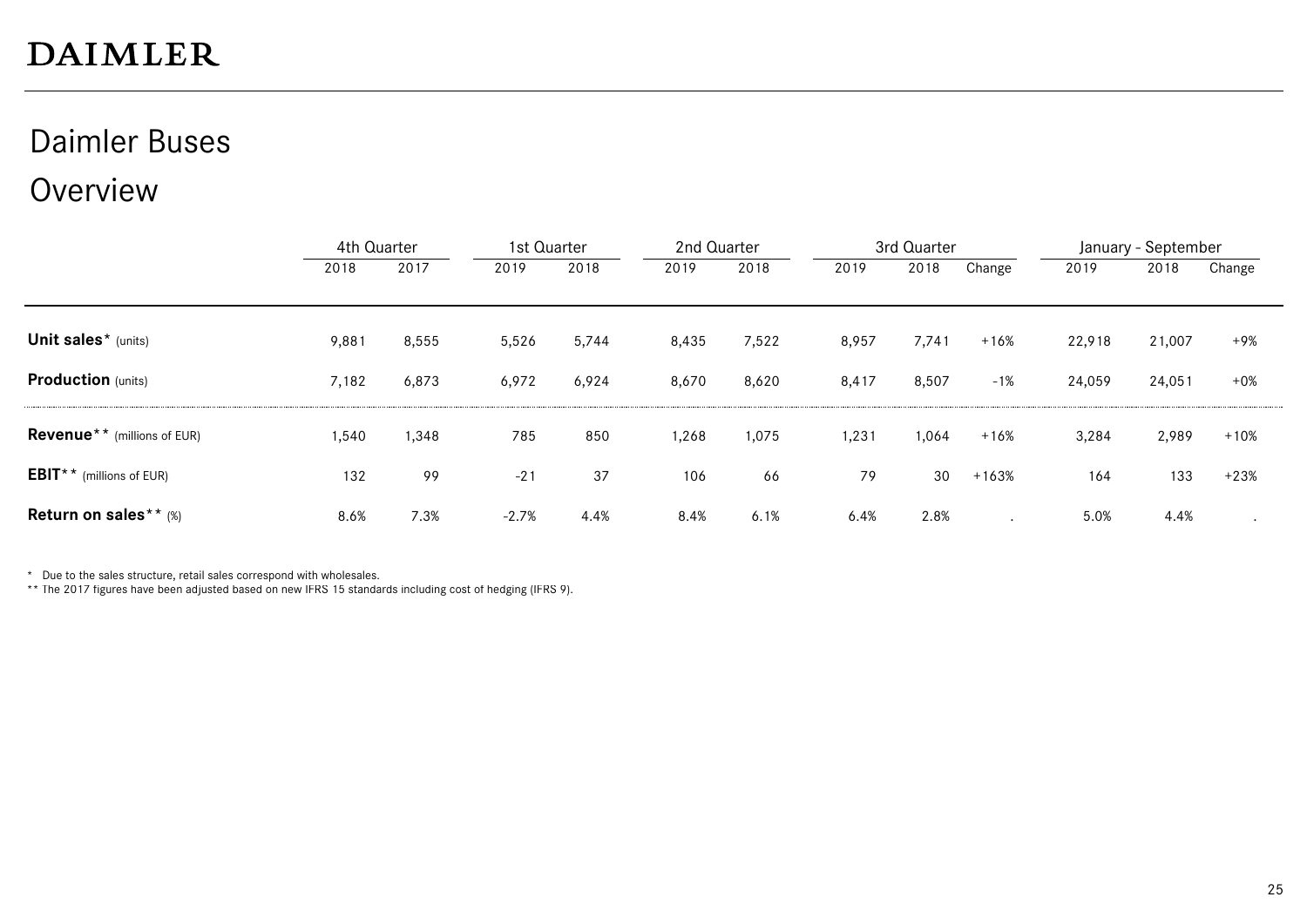#### Daimler Buses Unit Sales and Market Shares

|                                    | 4th Quarter |       | 1st Quarter<br>2nd Quarter |       | 3rd Quarter |       |       |       | January - September |        |        |             |
|------------------------------------|-------------|-------|----------------------------|-------|-------------|-------|-------|-------|---------------------|--------|--------|-------------|
|                                    | 2018        | 2017  | 2019                       | 2018  | 2019        | 2018  | 2019  | 2018  | Change              | 2019   | 2018   | Change      |
| Wholesales <sup>*</sup> (in units) | 9,881       | 8,555 | 5,526                      | 5,744 | 8,435       | 7,522 | 8,957 | 7,741 | $+16%$              | 22,918 | 21,007 | +9%         |
| EU30**                             | 3,588       | 3,229 | 919                        | 1,367 | 2,837       | 2,183 | 2,474 | 2,146 | $+15%$              | 6,230  | 5,696  | +9%         |
| of which Germany                   | 1,197       | 1,169 | 342                        | 422   | 924         | 693   | 769   | 590   | $+30%$              | 2,035  | 1,705  | $+19%$      |
| <b>NAFTA</b>                       | 1,070       | 836   | 382                        | 458   | 665         | 839   | 797   | 906   | $-12%$              | 1,844  | 2,203  | -16%        |
| of which Mexico                    | 1,063       | 836   | 382                        | 453   | 655         | 839   | 790   | 881   | $-10%$              | 1,827  | 2,173  | -16%        |
| Latin America (excl. Mexico)       | 3,746       | 3,251 | 3,163                      | 3,109 | 3,712       | 3,377 | 4,629 | 3,449 | $+34%$              | 11,504 | 9,935  | $+16%$      |
| of which Brazil                    | 2,160       | 1,610 | 2,228                      | 1,856 | 2,673       | 2,484 | 3,465 | 2,278 | $+52%$              | 8,366  | 6,618  | $+26%$      |
| Asia                               | 1,073       | 797   | 846                        | 580   | 716         | 758   | 695   | 761   | $-9%$               | 2,257  | 2,099  | $+8%$       |
| <b>Rest of World</b>               | 404         | 442   | 216                        | 230   | 505         | 365   | 362   | 479   | $-24%$              | 1,083  | 1,074  | $+1%$       |
| Market shares*** (in percent)      |             |       |                            |       |             |       |       |       |                     |        |        |             |
| $EU30**$ heavy                     | 28.4        | 27.1  | 24.3                       | 31.0  | 27.6        | 28.7  | 31.0  | 28.9  | $+2.1$ pts.         | 28.4   | 29.3   | $-0.9$ pts. |
| Germany heavy                      | 48.8        | 49.2  | 44.5                       | 44.0  | 53.5        | 49.9  | 59.3  | 53.1  | $+6.2$ pts.         | 53.7   | 49.7   | $+4.0$ pts. |
| <b>Brazil</b> heavy                | 43.3        | 54.8  | 48.9                       | 60.0  | 55.2        | 60.1  | 49.2  | 54.3  | $-5.1$ pts.         | 51.4   | 57.4   | $-6.0$ pts. |

\* Due to the sales structure, retail sales correspond with wholesales.

\*\* European Union, Switzerland and Norway.

\*\*\* Market shares adjusted due to methodic change. Based on estimates in certain markets.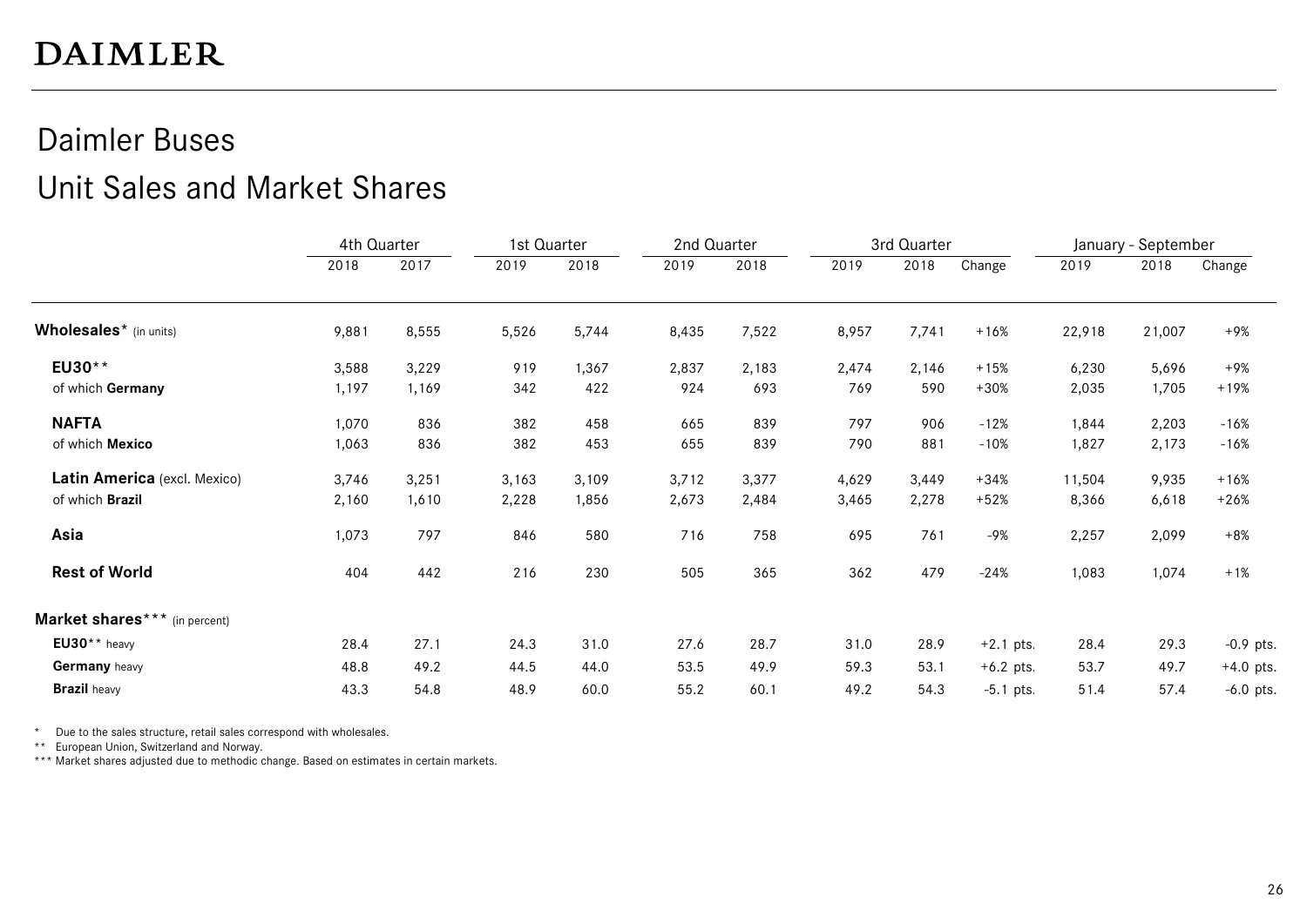#### Daimler Mobility **Overview**

|                                        | 4th Quarter |         | 1st Quarter |         |         | 2nd Quarter |         | 3rd Quarter |        |         | January - September |         |  |
|----------------------------------------|-------------|---------|-------------|---------|---------|-------------|---------|-------------|--------|---------|---------------------|---------|--|
| (in millions of EUR)                   | 2018        | 2017    | 2019        | 2018    | 2019    | 2018        | 2019    | 2018        | Change | 2019    | 2018                | Change  |  |
|                                        |             |         |             |         |         |             |         |             |        |         |                     |         |  |
| <b>New business</b>                    | 19,112      | 18,547  | 17,324      | 17,861  | 18,363  | 18,341      | 18,279  | 16,613      | $+10%$ | 53,966  | 52,815              | $+2%$   |  |
| <b>Contract volume</b> (end of period) | 154,072     | 139,907 | 157,367     | 141,678 | 156,458 | 146,709     | 160,416 | 148,813     | $+8%$  | 160,416 | 154,072*            | $+4%$   |  |
| Revenue**                              | 7,059       | 6,307   | 6,881       | 6,255   | 7,145   | 6,570       | 7,086   | 6,385       | $+11%$ | 21,112  | 19,210              | $+10%$  |  |
| EBIT*                                  | 378         | 416     | 1,209       | 548     | 431     | 66          | 413     | 392         | $+5%$  | 2,053   | 1,006               | $+104%$ |  |
| <b>Return on equity (%)</b>            | 12.0%       | 14.3%   | 35.7%       | 17.9%   | 12.5%   | 2.1%        | 11.9%   | 12.5%       |        | 19.9%   | 10.8%               |         |  |

\* Year-end figure.

\*\* The 2017 figures have been adjusted based on new IFRS 15 standards including cost of hedging (IFRS 9).

In 2017 and 2018 at the Daimler Mobility segment, the Group's internal revenue and cost of sales have been adjusted by the same amount. These adjustments have been fully eliminated in the reconciliation.